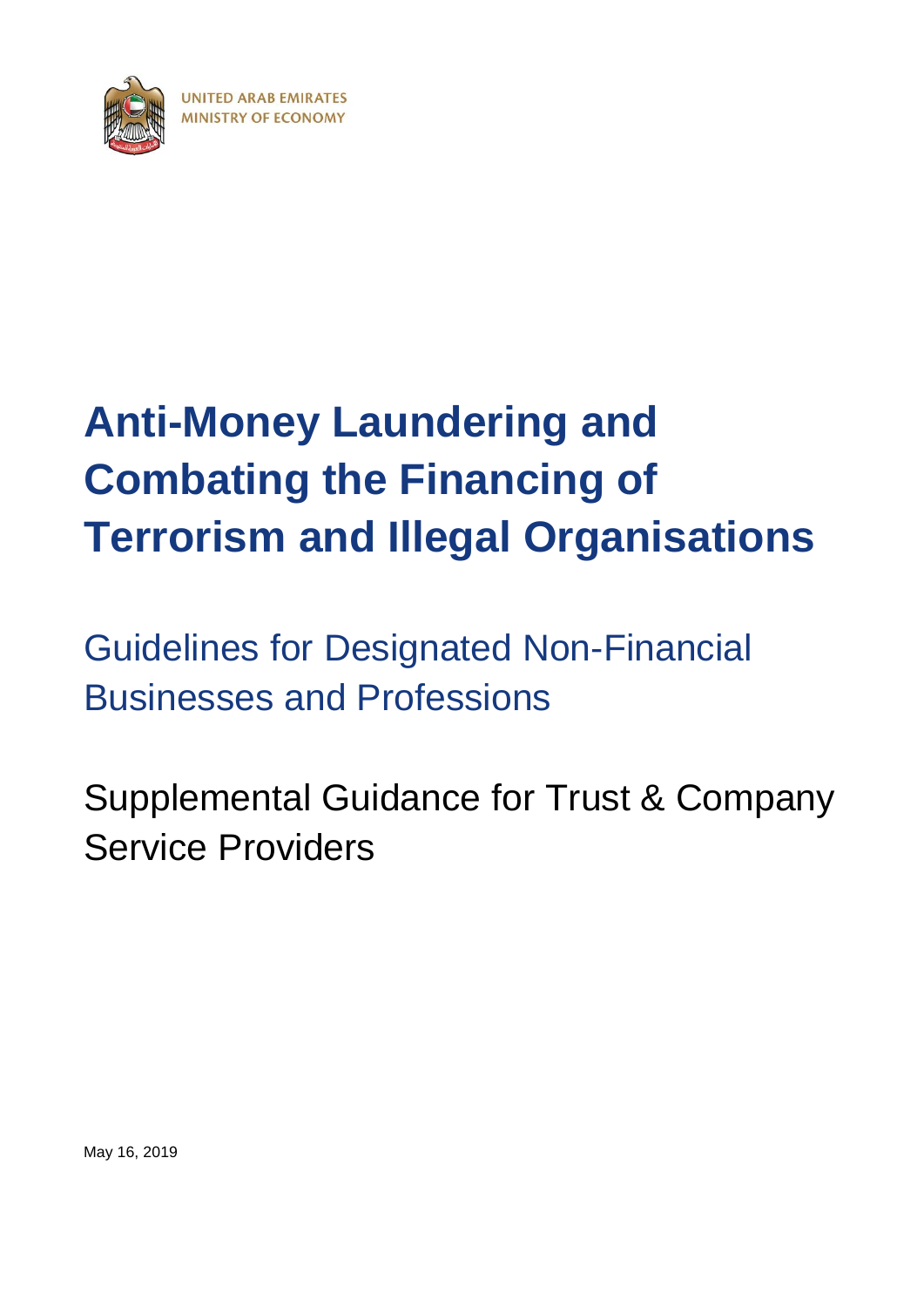# 11.6 Supplemental Guidance for Trust & Company Service Providers (TCSPs)

# 11.6.1 Introduction

Cabinet Decision No. (10) of 2019 Concerning the Implementing Regulation of Decree Law No. (20) of 2018 *On Anti-Money Laundering and Combating the Financing of Terrorism and Illegal Organisations* (the "AML-CFT Decision") identifies providers of corporate services and trusts as Designated Non-Financial Business and Professions (DNFBPs), and subjects them to specific AML/CFT obligations under the AML/CFT legislative and regulatory framework of the United Arab Emirates, when they are engaged in certain covered activities on behalf of their customers. Namely, when performing or executing a transaction on behalf of their customers in respect of the following activities:<sup>1</sup>

- Acting as an agent in the creation or establishment of legal persons;
- Acting (or arranging for another person to act) as a director or secretary of a company, or as a partner (or in a similar position) in a legal person;
- Providing a registered office, work address, residence, correspondence address or administrative address for a legal person or legal arrangement;
- Performing work (or equipping another person to act) as a trustee for a direct trust or to perform a similar function in favour of another form of legal arrangement;
- Acting (or arranging for another person to act as a nominee shareholder in favour of another person.<sup>2</sup>

Recent studies<sup>3</sup> have concluded that professionals engaged in the establishment and/or administration of legal entities and legal arrangements may be particularly vulnerable to misuse, exploitation, and even targeted recruitment by both individual criminals and organised criminal networks engaged in money laundering and the financing of terrorism. Among the reasons noted for this vulnerability are the facts that: in some instances such professionals are required in order to establish or register companies or legal arrangements, and they may also play a key gatekeeping role with regard to access to

<sup>1</sup> Throughout the remainder of this supplemental guidance, these activities are referred to as "covered activities." This is solely a term of convenience, and it in no way limits the types of activities under which TCSPs are subject to the relevant AML/CFT obligations imposed by the AML-CFT Law and the AML-CFT Decision, or international standards and best practices.

<sup>2</sup> AML-CFT Decision Article 3.4.

<sup>3</sup> See, for example, *Money Laundering Using Trust and Company Service Providers*, Financial Action Task Force/OECD/Caribbean Financial Action Task Force, October 2010; *Money Laundering and Terrorist Financing Vulnerabilities of Legal Professionals*, FATF, June 2013; and *Professional Money Laundering*, FATF, July 2018.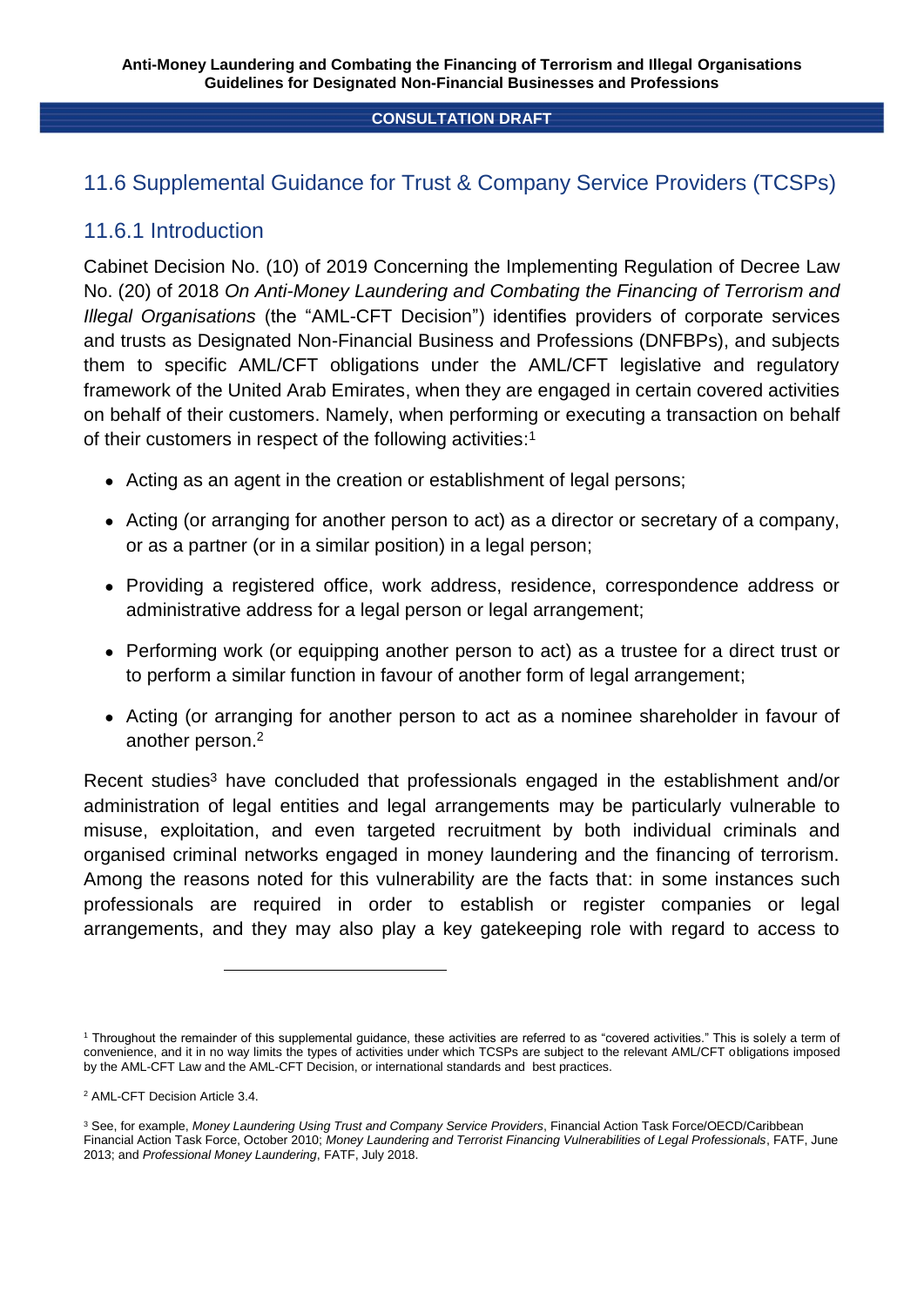financial institutions and the financial services sector in general; trust and company service professionals can be used, even unwittingly, to assist in or facilitate the misuse of corporate vehicles for the purposes of ML/FT, or to lend an appearance of respectability to a legal person or legal arrangement; and, in some cases, TCSPs and their employees either do not properly perform the required customer due diligence, or they lack the knowledge or experience concerning the nature of the activities of the company or legal arrangement structures which they establish and administer, or the appropriate level of awareness or understanding of the ML/FT vulnerabilities to which they are exposed and/or of the red flag indicators, which should alert them to potentially suspicious transactions or activities. Further complicating the picture is the fact that many of the services sought from TCSPs by those engaged in ML/FT activities are the same types of services used regularly by lawabiding customers for legitimate purposes, making it difficult to distinguish between the two situations.

The UAE's ML/FT National Risk Assessment (NRA) has identified professional money laundering (PML) as being one of the highest crimes/threats in relation to ML in the State. PML has been shown to have a high correlation with the misuse and exploitation of the legal, accounting, and trust and company service professions.<sup>4</sup> Accordingly, the NRA also identified TCSPs operating in the UAE, both onshore and in free zones, as having a medium-high inherent vulnerability to ML/FT. Additionally, in some foreign jurisdictions with less stringent AML/CFT regulations, or in which identification of beneficial owners is not obligatory, TCSPs may be used, and in some cases may even knowingly collaborate with, professional money launderers (PMLs), posing heightened risks for TCSPs within the UAE when they cooperate with foreign counterparts.

Given the above, it is of critical importance that trust and company service professionals are well acquainted with their CDD obligations under the UAE's AML/CFT legislative and regulatory framework, as well as with the various risk factors and indicators that can help them to identify and report suspicious transactions. While the former have already been covered in depth in the *Anti-Money Laundering and Combating the Financing of Terrorism and Illegal Organisations Guidelines for Designated Non-Financial Businesses and Professions*, it is the intent of this supplemental guidance to cover the latter in greater detail with respect to the TCSPs.

It should be noted that, at times, certain legal professionals such as lawyers, notaries, and other independent legal professionals may engage in the provision of trust and company services. Specific considerations for such professionals acting as TCSPs are covered

<sup>4</sup> See, for example, *Professional Money Laundering*, op. cit. Also see the separate *Supplemental Guidance for Trust and Company Service Providers*.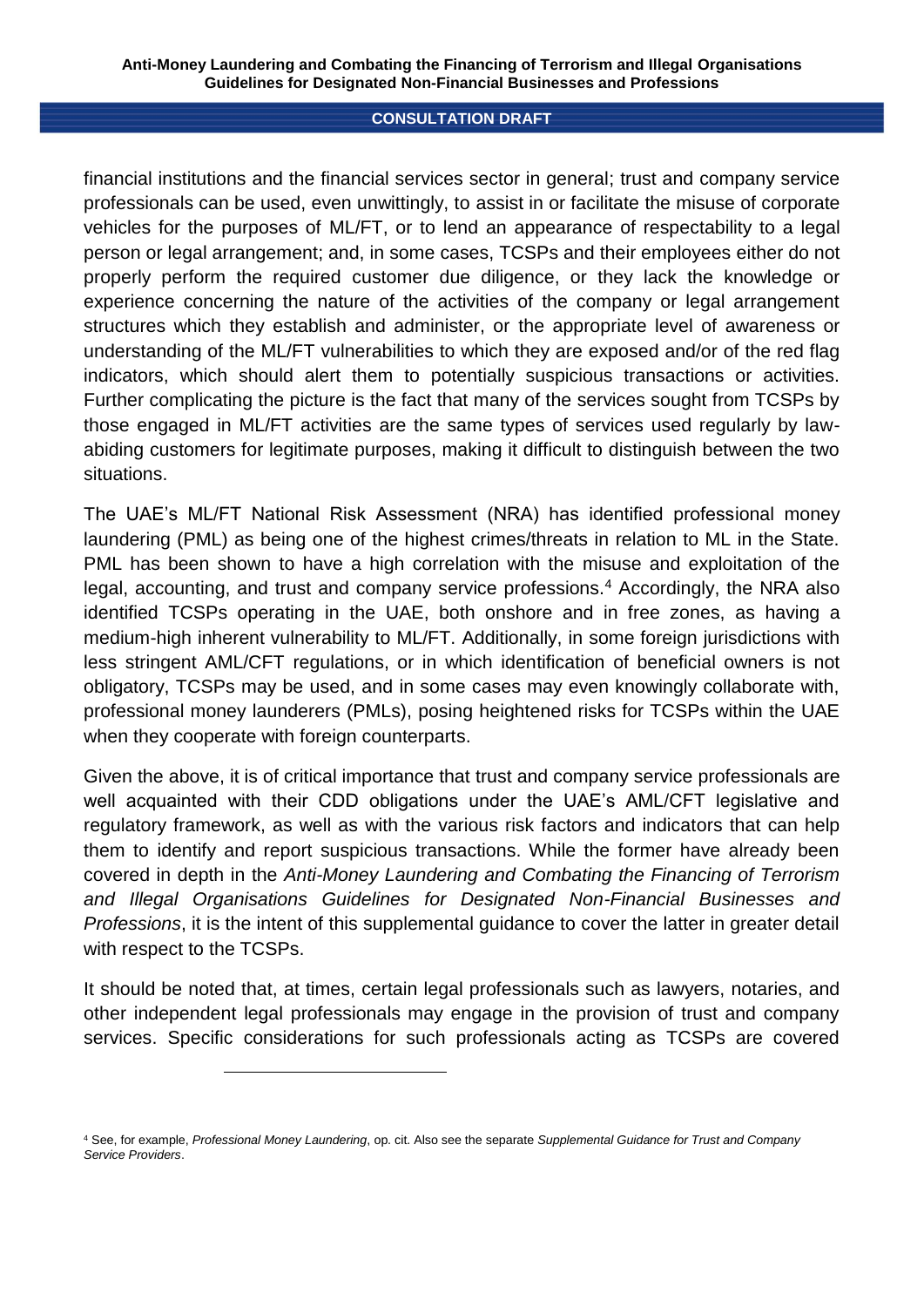further below (see Section 11.6.6, Notes on Suspicious Transaction Reporting (STR) and "Tipping Off" for Legal Professionals Engaged as TCSPs).

# 11.6.2 Summary of TCSPs' AML/CFT Obligations

Trust and Company Service Providers who engage in covered activities are required by the AML-CFT Law and the AML-CFT Decision to fulfil certain obligations which constitute the basis of an effective risk-based AML/CFT programme. These include:

- Identifying and assessing ML/FT risks (see Guidelines Section 4);
- Establishing, documenting, and updating policies and procedures to mitigate the identified ML/FT risks (see Guidelines Section 5);
- Maintaining adequate risk-based customer due-diligence (CDD) and ongoing monitoring procedures (see Guidelines Section 6);
- Identifying and reporting suspicious transactions (see Guidelines Section 7);
- Putting in place an adequate governance framework for AML/CFT, including appointing an AML/CFT Compliance Officer, and ensuring adequate staff screening and training (see Guidelines Section 8);
- Maintaining adequate records related to all of the above (see Guidelines Section 9); and
- Complying with the directives of the Competent Authorities of the State in relation to the United Nations Security Council resolutions under Chapter VII of the Charter of the United Nations, as well as in relation to *Cabinet Decision No. (20) of 2019 Regarding Terrorism Lists Regulation and Implementation of UN Security Council Resolutions On the Suppression and Combating of Terrorism, Terrorists Financing & Proliferation of Weapons of Mass Destruction, and Related Resolutions* (see Guidelines Section10).

The ultimate purpose of these measures is to establish a reliable paper trail of business relationships and transactions, and to trace the true beneficial ownership and movement of assets, in order to prevent TCSPs from being exploited for the purposes of money laundering and/or the financing of terrorism, and to aid the Competent Authorities of the State by reporting suspicious transactions.

The sections below provide additional guidance specific to trust and company service providers, in regard to the identification of risk, customer due diligence, and the identification and reporting of suspicious transactions.

# 11.6.3 Risk Factors of Specific Concern to TCSPs

The AML-CFT Decision specifies certain risk factors that should be taken into consideration by DNFBPs when identifying and assessing ML/FT risk at both the enterprise and the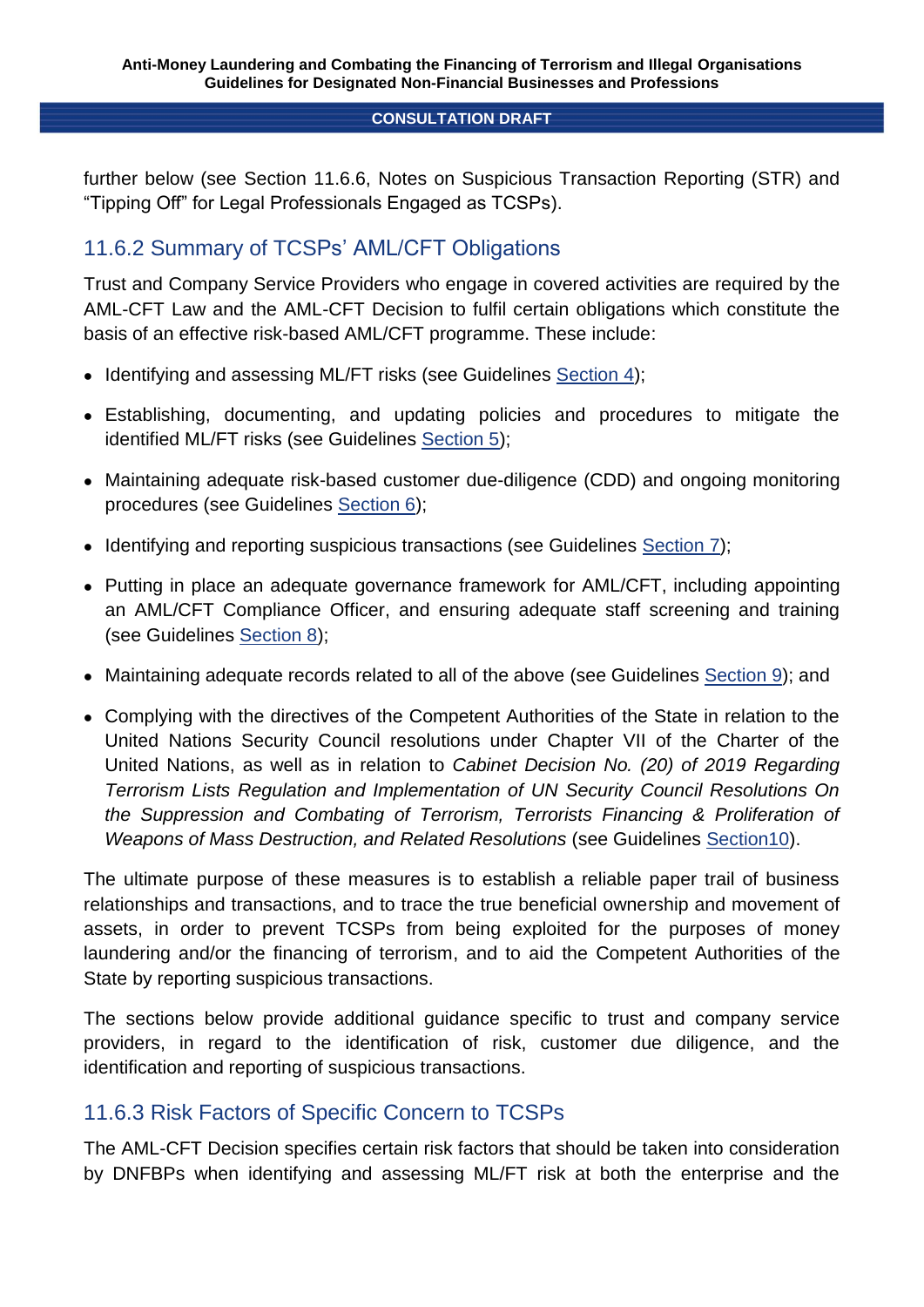customer levels. General guidance on these risk factors is provided in Section 4.4 of the Guidelines.

In addition to these generalised risk factors, there are a number of additional risk factors which TCSPs should be aware of and should take into consideration in identifying and assessing the ML/FT risks to which they are exposed. Some of these risk factors depend on the specific role of the trust and company service providers in the business relationship. Other risk factors relate to the nature and type of customer, and the type of legal entity or arrangement involved.

## **Role of TCSPs**

Trust and company service professionals may perform a wide variety of roles or functions relating to covered activities. For the sake of convenience, these roles may be summarised into the following categories:

- Acting in an advisory, consulting or executive capacity with regard to the organisation, establishment, registration, administration, and/or disposition of legal entities, legal arrangements or business structures;
- Acting in a representative or executive capacity (such as a director, secretary, partner, trustee, or nominee shareholder) of a legal entity or legal arrangement;
- Providing facilities or services to legal entities or legal arrangements, such as registered offices, business addresses or domiciles, correspondence or administrative addresses, introductions or referrals to financial institutions, or other similar services.

Generally speaking, TCSPs acting in any of the roles mentioned above, whether singly or in combination, must carefully consider factors such as the customer risk, geographic risk, channel risk, and product and services risk (see Guidelines Sections 4.4.1, 4.4.2, 4.4.3 and 4.4.4). In particular, consideration should be given to such factors as:

- Customer type, complexity and transparency (e.g. whether the customer is a physical person, a legal person or a legal arrangement; and if a legal person or arrangement, whether the customer is part of a larger, more complex group):
- Customer's country of origin (whether a UAE national or a foreign customer, and in the case of the latter, whether the customer is associated with a High Risk Country—see Guidelines Section 6.4.3);
- Channel by which the customer is introduced (e.g. referrals versus walk-in customers, international referrals versus domestic referrals, or customers sourced via the internet or other media) and communicates (e.g. remote or personal contact, direct contact versus contact via a legal representative or proxy, etc.);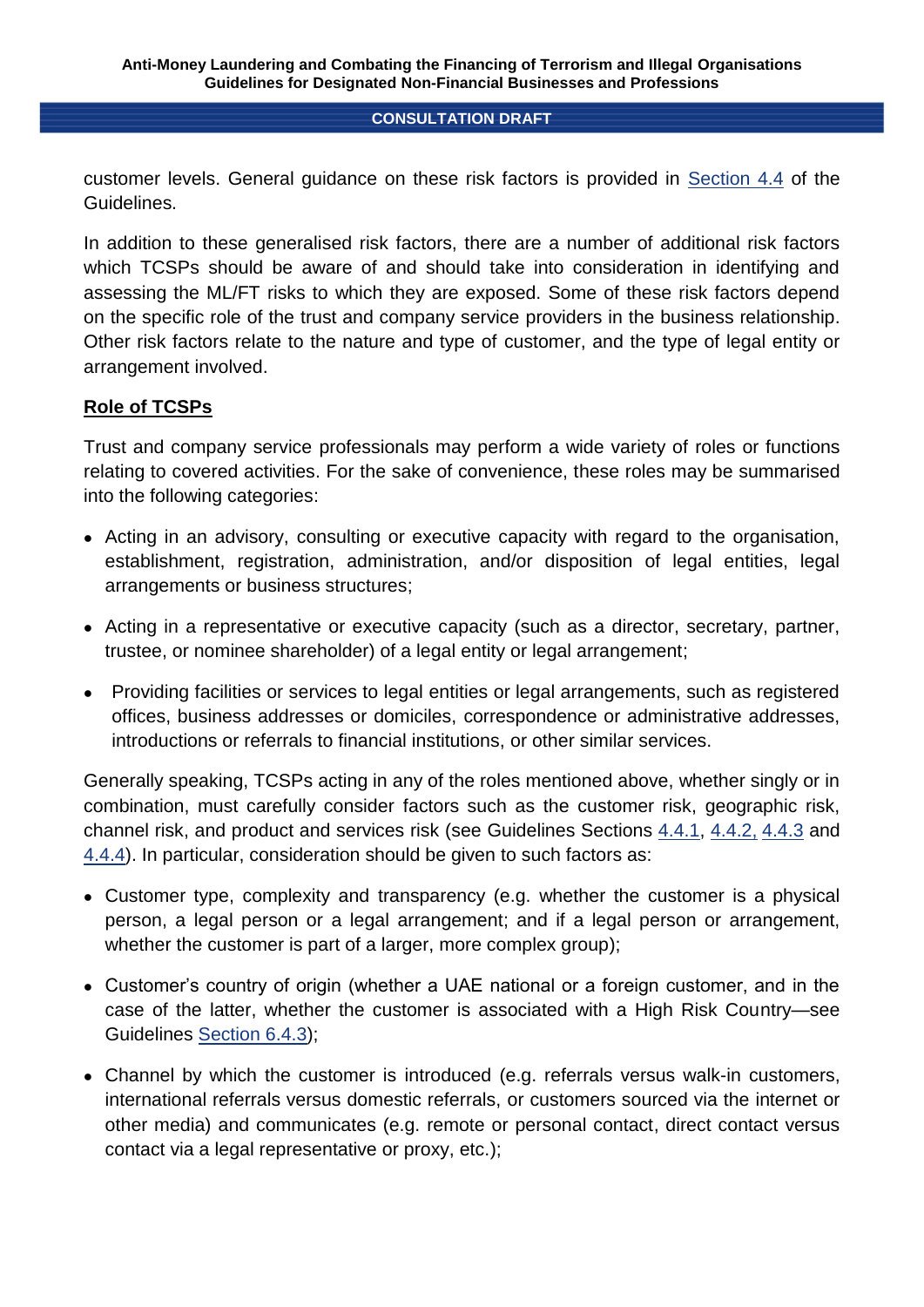- Type, size, complexity, transparency, and geographic origins of financial arrangements associated with the legal entities, legal arrangements, or transactions for which they provide covered activities (see Guidelines Section 4.4.3, among others);
- Novelty or unusual nature of the financial arrangements, structures, or circumstances associated with the customer's transactions or activities, particularly compared with what is normal practice in the local market (see Guidelines Sections 4.4.5 and 4.5.4, among others).

## **Nature and Type of Customer, Transaction or Activity**

In addition to the factors mentioned above, when identifying and assessing ML/FT risk, TCSPs should also consider such factors as:

- Customer's residence status (whether a UAE National, a foreign resident, or an offshore/non-resident person or legal entity);
- Type and location of services provided (for example, the creation, liquidation, raising of capital, distribution of dividends, registration, deregistration, transfer or jurisdiction, purchase, sale, or other act involving legal entities or arrangements);
- Speed, frequency, and consistency of transactions (e.g. whether there is a requirement to expedite the transaction beyond what is considered usual, or a customer engages in multiple transactions or activities in a relatively short time span, especially when such transactions or activities appear to be inconsistent or in conflict with each other or with the customer's stated business purpose or socio-economic profile).

Thus, for example, a customer who is a UAE national seeking, in person, to engage a TCSP to create a company within the State for domestic commercial purposes may have a very different ML/FT risk profile from that of a foreign national seeking, via remote communication (such as telephone or email), to create a legal entity or legal arrangement in a Financial or Commercial Free Zone in order to engage in international activities. The types of risk profiles identified and assessed, and the resultant risk ratings applied to the customers (see Guidelines Section 4.5.1), should be used in determining the efficient allocation of AML/CFT resources, as well as the appropriate application of reasonable and proportionate risk-mitigation measures, including customer due-diligence measures (discussed below).

In assessing ML/FT risk and assigning risk ratings to their customers, TCSPs may utilise a variety of methods, depending on the nature and size of their businesses. These may include more sophisticated models, such as the application of risk weightings to the various risk factors identified, and the calculation of an overall risk score for each customer; or simpler methods such as the development of indicative customer ML/FT risk profiles based on their business models, standard market practices, and target customer segments,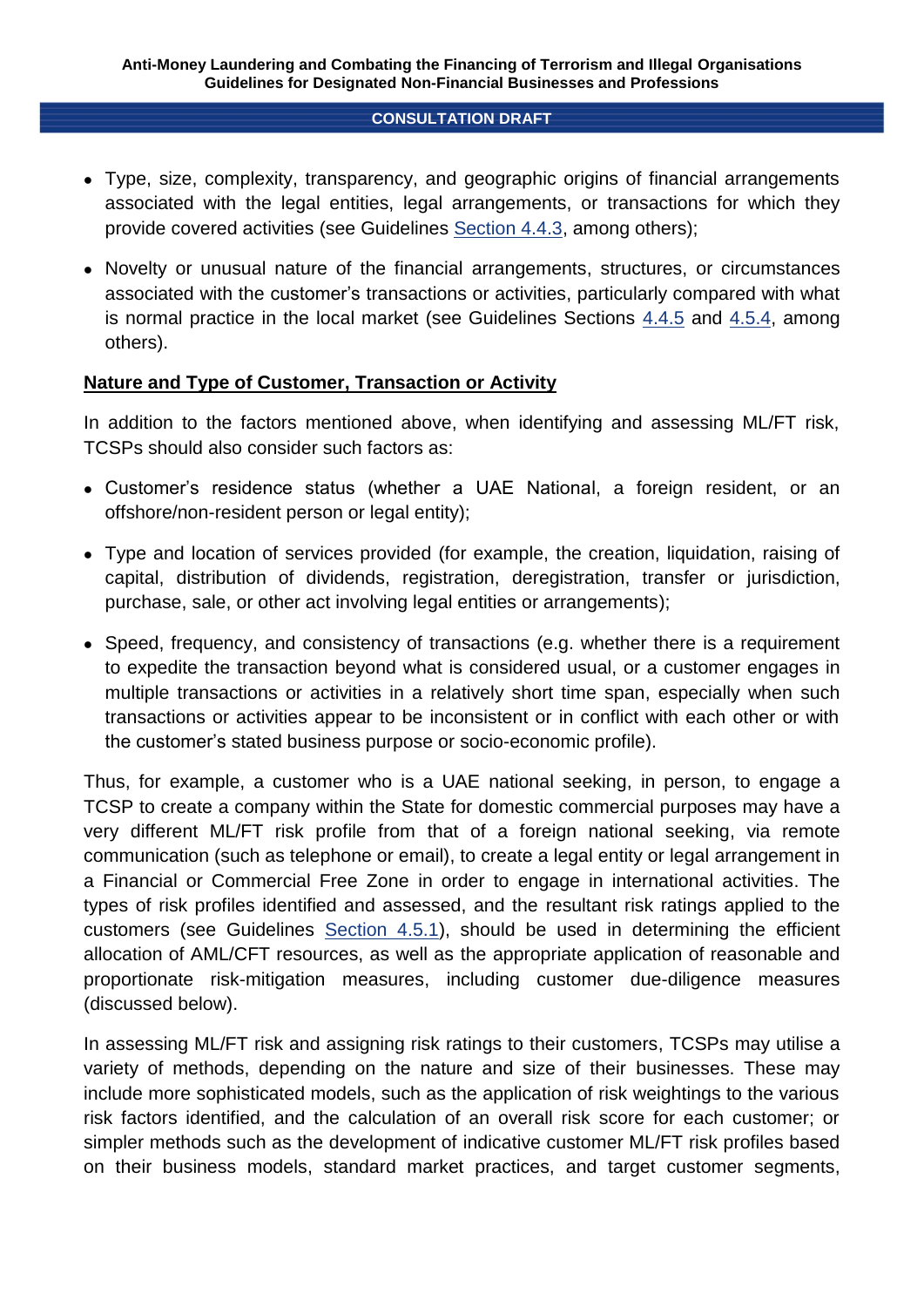against which customers may be filtered and risk-rated. Whatever methods they choose, TCSPs should clearly document them (including the rationale for their use), and apply them consistently across their business activities.

# 11.6.4 Customer Due Diligence (CDD) Guidance for TCSPs

Together with the accurate identification and assessment of ML/FT risks and the ongoing monitoring of customer relationships and transactions, the implementation of reasonable and proportionate customer due-diligence measures is one of the key components of an effective risk-based AML/CFT programme. It has also been identified by numerous jurisdictions around the world as one of the greatest ML/FT vulnerabilities of TCSPs. Developing and consistently applying robust CDD measures is therefore a critical step for TCSPs, in order to strengthen and enhance the effectiveness of their AML/CFT programmes.

The *Anti-Money Laundering and Combating the Financing of Terrorism and Illegal Organisations Guidelines for Designated Non-Financial Businesses and Professions*, of which this supplemental quidance is a part, discusses customer due diligence (including enhanced and simplified customer due diligence measures) in detail, and DNFBPs should study the related sections of the Guidelines carefully. Nevertheless, there are some additional points that are of particular relevance to TCSPs.

First, TCSPs should ensure that they have in place a process for screening customers and prospective customers against Sanctions Lists (see Guidelines Section 10, International Financial Sanctions), and for performing background checks to identify any potentially adverse information (including associations with financial or other crime, or with politically exposed persons) about their customers, prospective customers, or third-party intermediaries seeking to introduce new business relationships. In this regard, TCSPs should become familiar with the various tools available for these purposes, including but not limited to: publicly accessible government and intergovernmental Sanctions Lists; commercially available or subscription-based customer intelligence databases and duediligence investigation services; and the use of internet search techniques.

Second, a characteristic technique used in a variety of ML/FT typologies is the attempt to conceal beneficial ownership through the use of third-party intermediaries, proxies, or legal structures or arrangements, which can help to create distance between the source of the illicit funds and the transaction or activity in question. Such third-party intermediaries may include family members, friends, business associates, other legal representatives, or other third persons. In this regard, TCSPs should be particularly attentive to establishing and verifying the identity of the true beneficial owner and, whenever possible, corroborating their source of funds through reliable independent sources.

Typically, the starting point in determining beneficial ownership of a legal entity or legal arrangement is to ask pertinent questions and to obtain information directly from the client.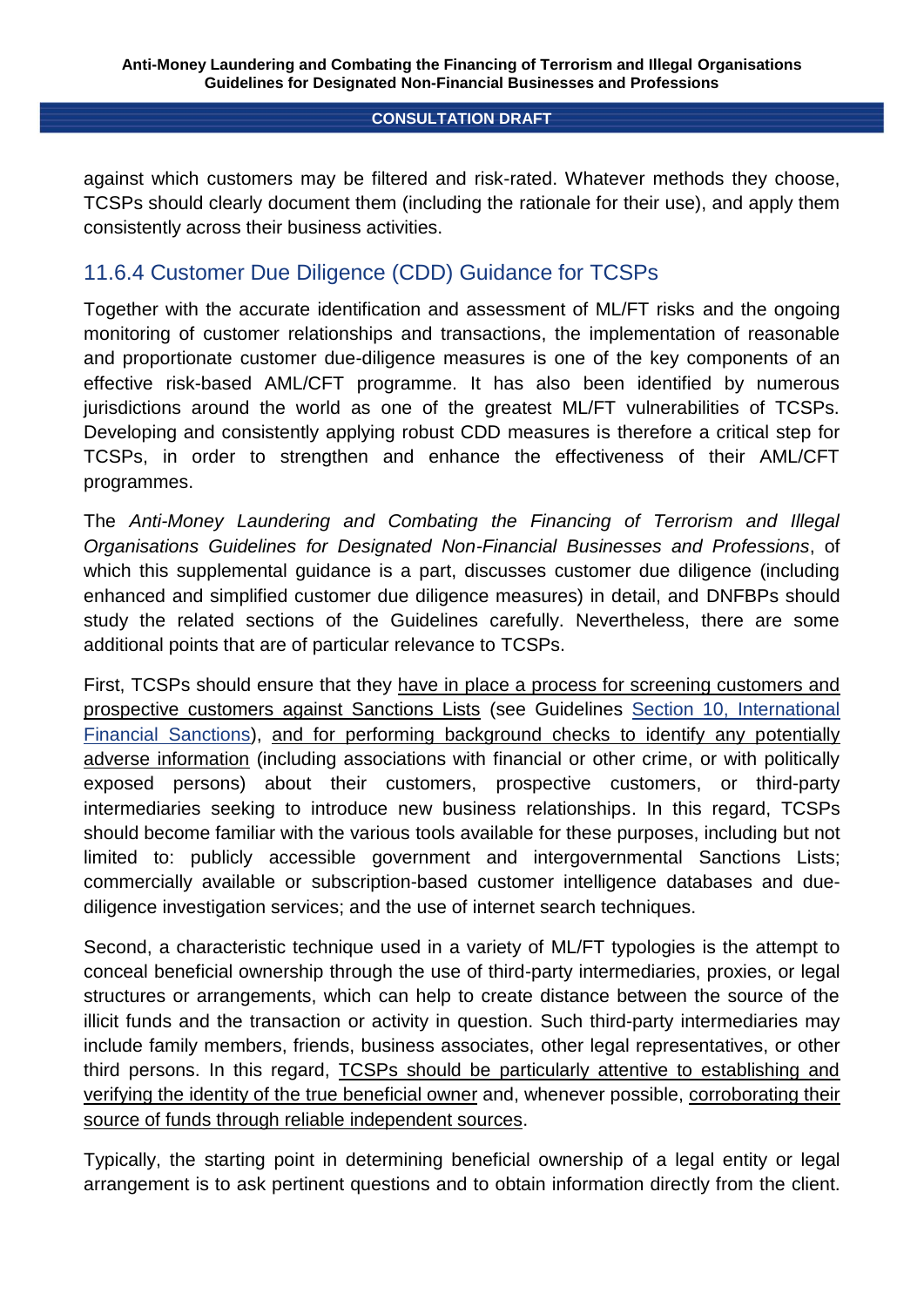The information thus obtained should be analysed for reasonableness and consistency, and should be appropriately confirmed or corroborated with reference to reliable independent sources, whenever possible. This verification process may raise additional questions that require further scrutiny by the TCSP and clarifying explanations from client, with the goal of ensuring reasonable satisfaction that the TCSP knows the identity of the true beneficial owner.

Generally speaking, in the context of this corroboration process, reliable independent sources may include (but are not limited to) such things as bank references or bank account information provided by financial institutions; the use of public registries and/or tax information, such as commercial registries or federal/national tax identification numbers to verify the ownership of legal entities; land registries and/or municipal or local tax rolls to corroborate real estate holdings or transactions; vehicle, maritime, or aircraft registries to corroborate the ownership of other assets. TCSPs should be alert to situations in which customers or prospective customers appear unwilling or refuse to divulge relevant ownership information or to grant any required permissions to third parties to divulge such information about them for corroboration or verification purposes.

They should also be alert to customer due-diligence factors such as:

- Compatibility of the customer's profile (including their economic or financial resources, and their personal or professional circumstances) with the specifics (including nature, size, location, frequency) of transaction or activities involved;
- Utilisation of complex or opaque legal structures or arrangements (such as trusts, foundations, personal investment companies, investment funds, or offshore companies), which may tend to conceal the identity of the true beneficial owner or source of funds;
- Possible association with politically exposed persons (PEPs), especially in regard to foreign customers;
- Possible prior association between the parties to a transaction (buyer and seller), or other indications that the transaction is not being conducted on an arm's length basis;
- Attempts to influence (including through bribery or other means of coercion) the transparency or accuracy with which TCSPs carry out their duties.

Finally, another technique often employed in various ML/FT typologies is the use of fraudulent and/or forged documents. In cases in which TCSPs act in a representative capacity with regard to the acquisition, disposition, transfer, or financing of legal entities or legal arrangements, they should pay particular attention to the authenticity of documents or financial instruments (including securities, bonds, title deeds, loan or mortgage documents, promissory notes, or other documents and information) involved.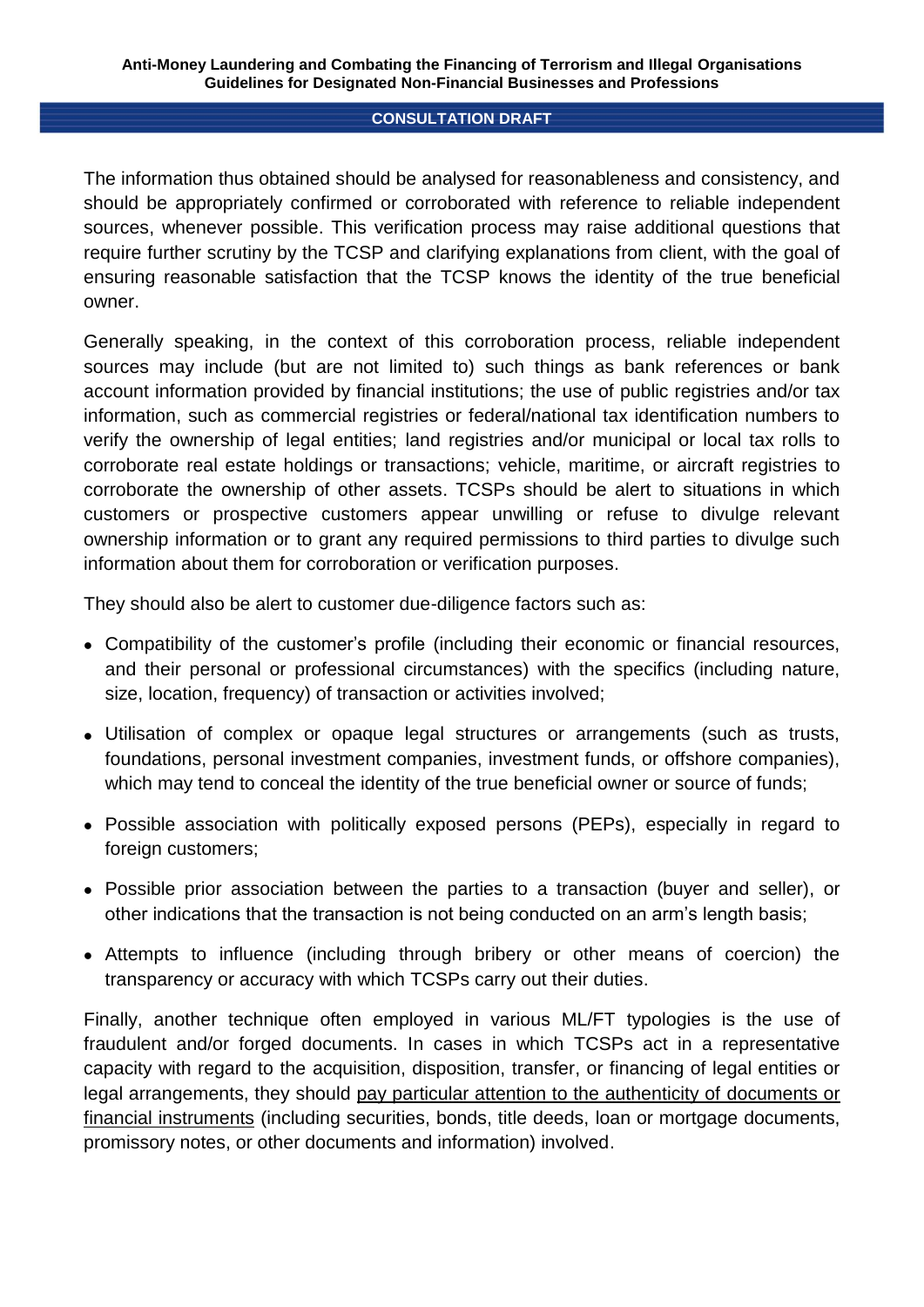# 11.6.5 Ongoing Monitoring

Depending on the nature of the business relationship and the frequency and type of services provided, it may not always be possible for TCSPs to perform detailed ongoing monitoring of the entirety of their customers' activity. Nevertheless, it is important that TCSPs take reasonable steps to protect themselves from misuse by criminals and terrorists (which also includes steps to ensure they do not become unwitting accomplices to ML/FT via the sources and methods by which they are compensated for the services they provide). Particularly in circumstances in which high-risk customers have been identified, trust and company service professionals should make reasonable efforts to monitor activity related to the transactions, services, or customer activities with which they are involved. Some example of ways in which they may do so include, but are not limited to:

- In the case of organising contributions for the establishment, operation, or management of companies, as well as creating or administering legal persons or legal arrangements, and selling and buying commercial entities: periodically monitoring information contained in commercial registries or held by registered agents, to detect any unexpected changes, amendments, or transfers; and monitoring changes in ownership, dividend payments, additional capital contributions, lending and borrowing activity, powers-of-attorney, and similar indicators of true beneficial ownership and/or control, to detect any inconsistencies, unusual patterns or unexpected changes;
- In cases of handling customer funds, financial instruments, documents, or accounts in a fiduciary capacity (such as in a director, corporate secretary, trustee or signatory role): monitoring the status throughout the course of the transaction or account life cycle, in order to detect any unusual changes or substitutions; and furthermore, monitoring the frequency and size of customer transactions or funds transfers through those accounts or legal entities or arrangements, to detect turnover which is out of line with the customer's declared profile;
- When collecting fees for their services, or when being reimbursed for out-of-pocket expenses: ensuring that the funds received come from known sources on which they have performed CDD, and not from third-parties, foreign accounts, or other unknown sources; and also ensuring that the methods of payment and/or the financial instruments used are consistent with the customer's profile, and are not methods which could disguise the origin of the funds (such as cash, cashier's cheques, postal money orders, prepaid cards, third-party endorsed cheques, cryptocurrencies, or other difficult-to-trace payment methods).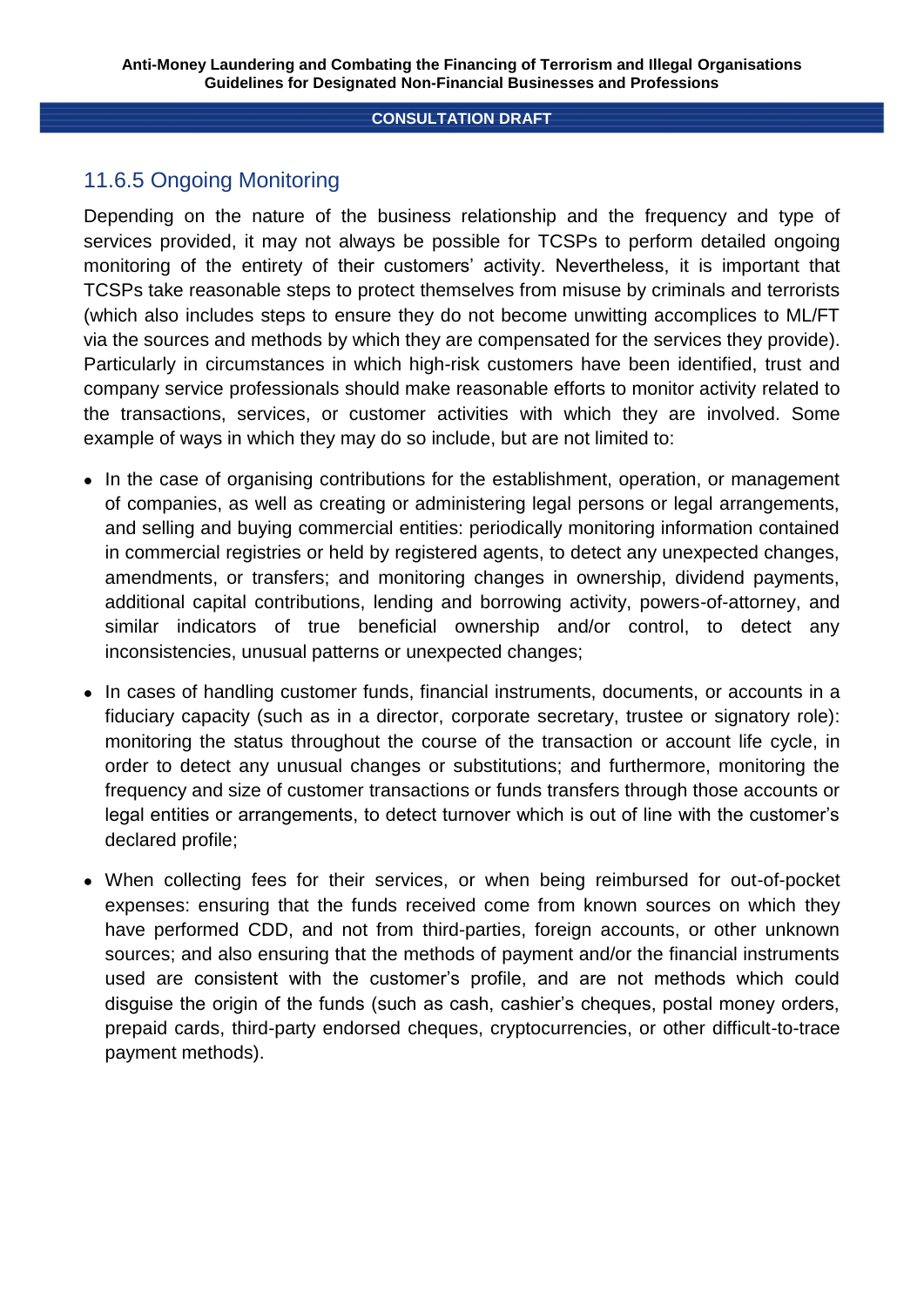# 11.6.6 Notes on Suspicious Transaction Reporting (STR) and "Tipping Off" for Legal Professionals Engaged as TCSPs

Apart from the exception from certain AML/CFT reporting requirements provided to lawyers, notaries, other independent legal professionals and accountants under the specified circumstances (see Guidelines Section 7.6 Specific Exemption from the Reporting Requirement), both the AML-CFT Law and the AML-CFT Decision require supervised institutions to report their suspicions of ML/FT-related transactions or activity to the FIU (see Guidelines Section 7, Suspicious Transaction Reporting). Under penalty of legal and administrative sanctions, the AML-CFT Law and Decision also prohibit reporting persons from disclosing or "tipping off", to the customer or any other person, the fact that a STR has been, or is intended to be, filed, or that an investigation may be, or is being, conducted (see Guidelines Section 3.9, Sanctions against Persons Violating Reporting Obligations), or from discussing the content thereof.

In some cases, legal professionals may act as TCSPs in providing trust and company services. It should be noted that under the provisions of the AML-CFT Decision, it is not considered to be "tipping off" when legal professionals or independent legal auditors attempt to discourage customers from committing a ML/FT violation, including through the misuse of a legal entity or legal arrangement. However, in such cases, even if they succeed, in the course of carrying out covered activities, in dissuading customers from undertaking a suspected ML/FT crime, legal professionals providing trust and company services must nevertheless file a STR in regard to the attempted transaction and should follow the other steps indicated in the Guidelines (see Section 7.11, Handling of Transactions and Business Relationships after Filing of STRs), including immediately designating the customer as a high-risk customer (if not already so designated), conducting an event-triggered customer due-diligence review, and considering whether (in the absence of FIU instructions to the contrary) to terminate the business relationship.

It should be noted that the AML-CFT Law and the AML-CFT Decision make no provisions for the above-referenced exemptions in relation to TCSPs who are not lawyers, notaries, other independent legal professionals and accountants. Such TCSPs are subject to the referenced reporting and non-disclosure obligations without exception.

# 11.6.7 ML/FT Typologies

As mentioned in the Guidelines (see Section 4.3 ML/FT Typologies), the methods used by criminals for money laundering, the financing of terrorism, and the financing of illegal organisations are continually evolving and becoming more sophisticated. Moreover, the variety of transaction and activity types in which TCSPs are involved is often very wide. It is therefore impossible to provide an exhaustive list of ML/FT typologies for TCSPs, as new typologies and techniques are constantly being developed and attempted.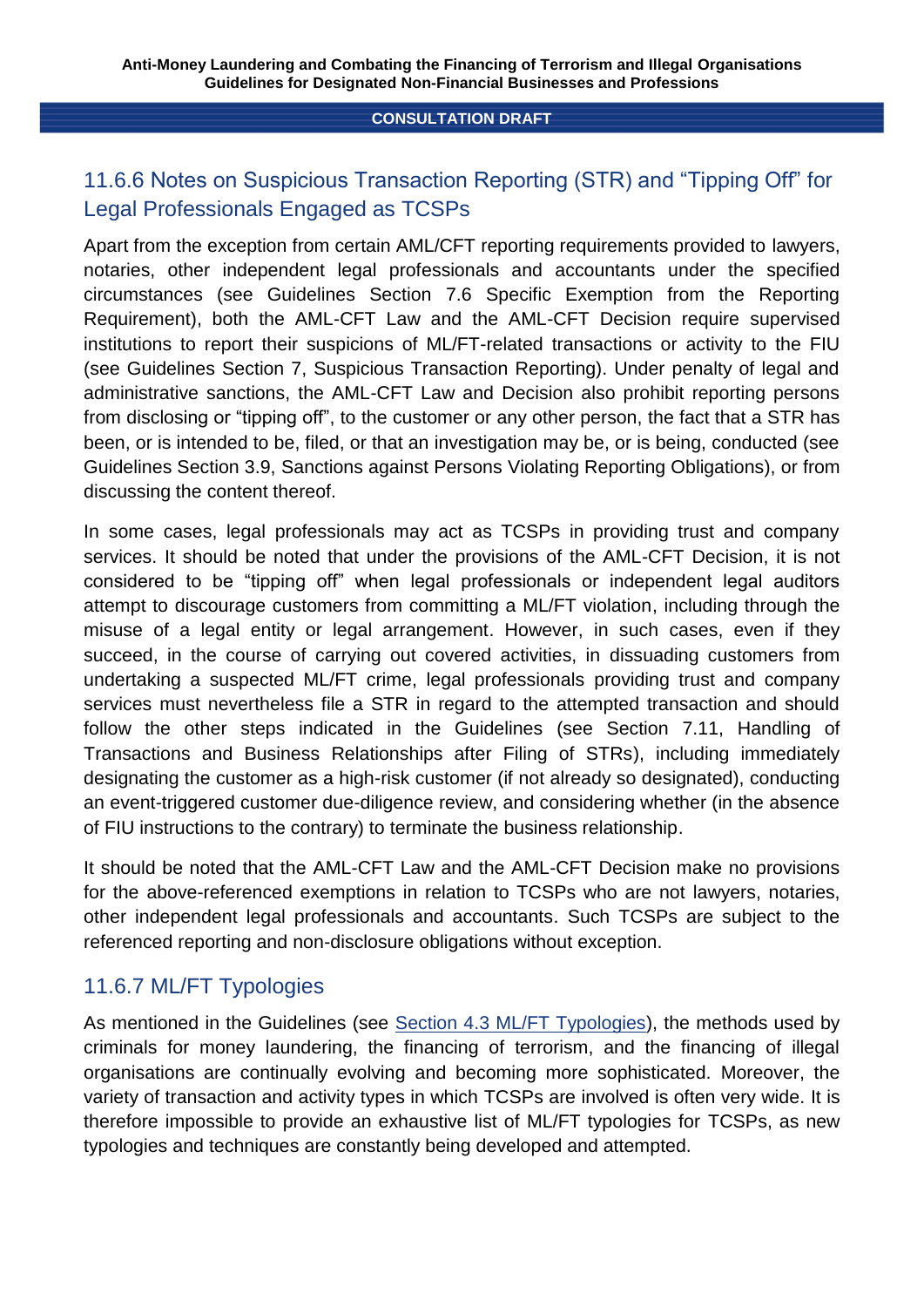Nevertheless, research on the subject and analysis of case studies from around the world have identified some common methods used by criminals to launder money and/or to finance terrorist and illegal organisations, involving the types of services provided by TCSPs. These methods broadly align with the classical stages of the ML/FT process (i.e. placement, layering, and integration; see Guidelines Section 4.2, The Standard ML Model and Generic ML/FT Risks), and can be organised into three major categories, according to their primary purpose. Specifically:

- Concealing or disguising the identity of the beneficial owner or owners;
- Concealing or disguising the illicit origin of the funds involved;
- Transferring or extracting value or utility from the assets involved for the benefit of the criminal perpetrators.

TCSPs should recognise that, often, multiple ML/FT typologies and techniques are used in a single transaction or in a series of related transactions. They should therefore be alert to indicators of potentially suspicious transactions from all categories. Furthermore, they should be sure to incorporate the regular review of ML/FT trends and typologies into their employment screening and compliance training programmes (see Guidelines Section 8.2, Staff Screening and Training), as well as into their risk identification and assessment procedures.

The following have been identified as being amongst the common typologies used for exploiting TCSPs for the purpose of ML/FT, according to the Financial Action Task Force (FATF): 5

- Formation of trusts and companies (including shell companies). While there are numerous legitimate reasons for the creation of legal entities and legal arrangements (such as trusts or foundations, and even shell companies under certain circumstances), these vehicles may also be exploited by criminals for the purpose of ML/FT. Examples of some of the ways in which this may be done include but are not limited to:
	- ‒ Use of companies, trusts and/or bearer shares to obscure beneficial ownership;
	- ‒ Use of shell companies\* for the placement and/or layering of the proceeds of crime;
	- ‒ Use of professional intermediaries, trustees or nominee shareholders in order to provide the appearance of legitimacy and/or to obscure beneficial ownership.

<sup>5</sup> *Money Laundering Using Trust and Company Service Providers*, FATF/OECD/CFATF, October 2010.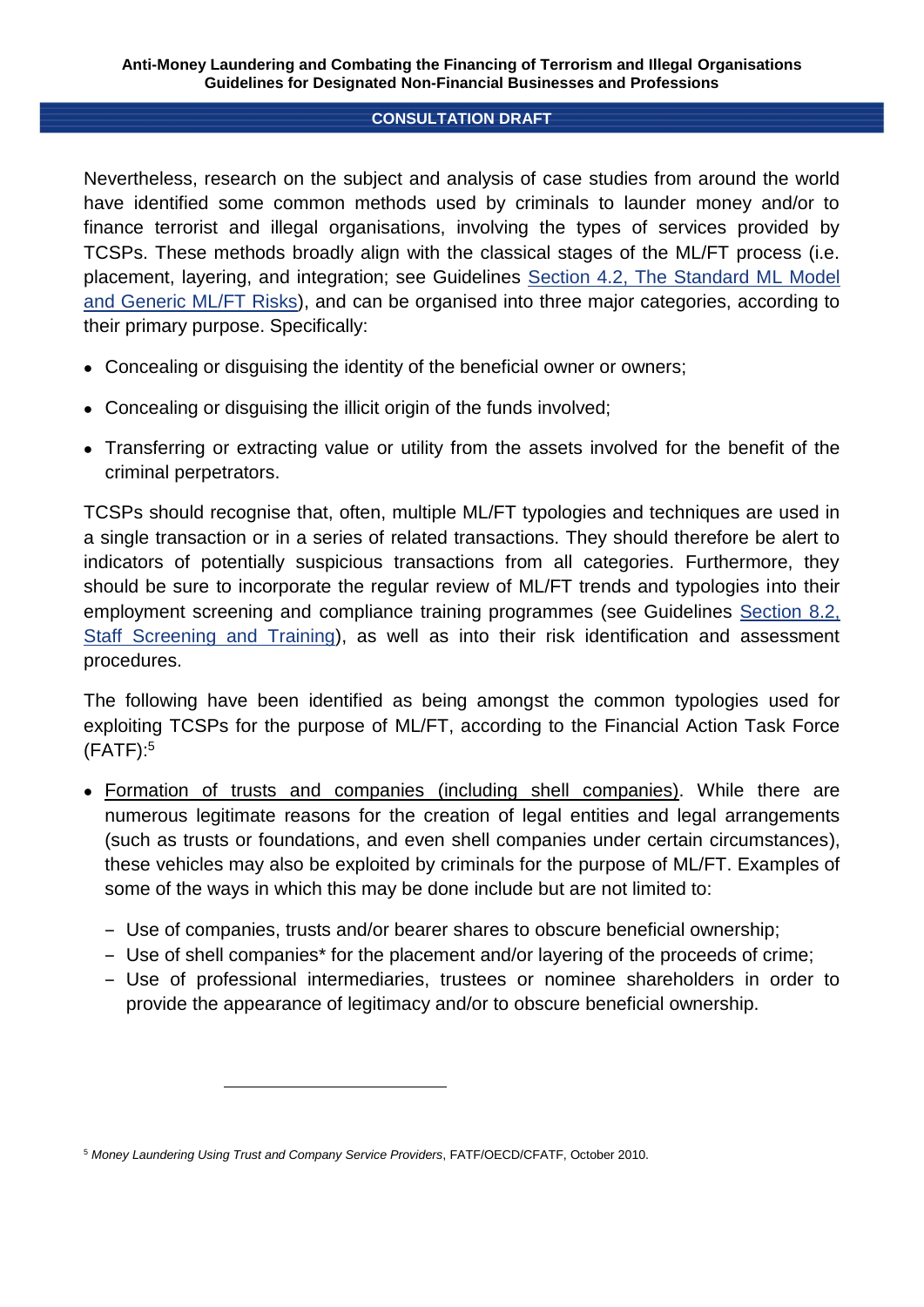An important variation of this typology is the creation of multi-jurisdictional structures of legal entities and legal arrangements. Specifically, a complex web of legal persons (whether corporations, partnerships, investment funds, limited liability companies) and/or legal arrangements (such as trusts or foundations), and their subsidiaries or affiliated entities, spanning multiple countries, can be used to disguise beneficial ownership, as well as to divert and/or obscure the trail of financial flows, thereby facilitating ML/FT and/or the predicate offences on which they are based.

Examples of cases illustrating these techniques are offered further below, as well as in separate Supplemental Guidance for Legal and Accounting Professionals.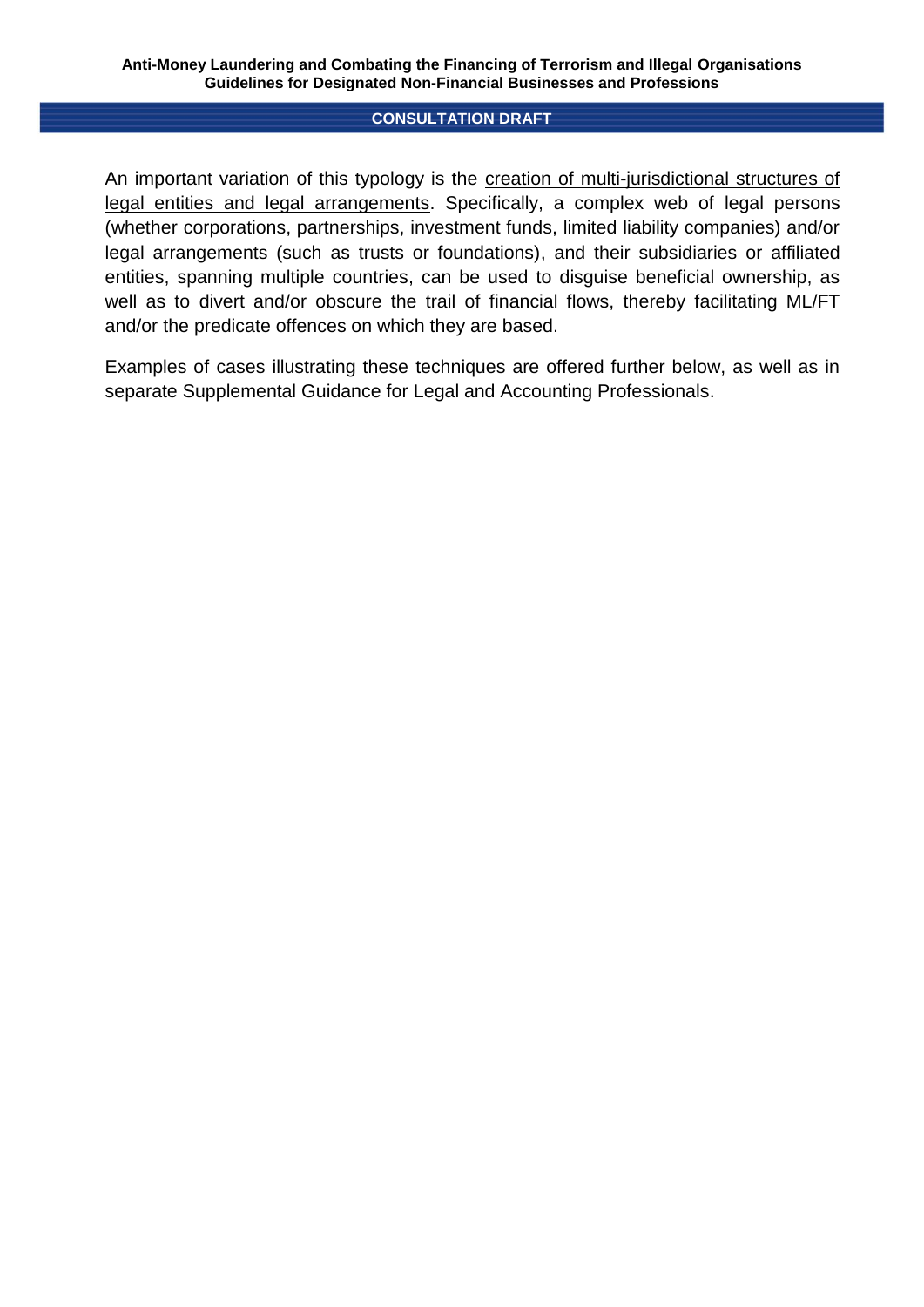## **\* Use of Shell Companies to Place or Layer**

A shell company is a business or corporate entity that does not have any business activities or recognisable assets itself. Shell companies may be used of legitimate purposes such as serving as a transaction vehicle (e.g., an acquiring company sets up a shell company subsidiary that is then merged with a target company, thus making the target company the subsidiary of the acquiring company) or protecting the corporate name from being used by a third party because the incorporation of the shell company under that name blocks any other company from being incorporated with the same name. But criminals often seek to set up shell companies to help obscure beneficial ownership.

Shell companies should be distinguished from *shelf companies* that are often set up for the purpose of facilitating legitimate transactions. Such companies will be used when it becomes apparent during a transaction that there is a need for a corporate vehicle to be used and there is a legitimate need for speed in the transaction. They will usually be created with a legal professional or trust and company service provider (TCSP) or their employees as the directors and/or shareholders, and are held "on the shelf" until they are needed in the course of a transaction. In many cases they will only be in existence for a short amount of time before they are sold to the clients in full, with the TCSP having no further involvement in the management of the company after it is taken down off the shelf. Criminals may seek to misuse shelf companies by seeking access to companies which have been 'sitting on the shelf' for a long time in an attempt to create the impression that the company is reputable and trading well because it has been in existence for many years.

In terms of professional obligations, if a client fails to provide adequate information about the purpose for which the company was set up, this may give rise to concerns as to whether the TCSP would be able to adequately provide services in the best interests of the client. The failure to ask such questions may be an indicator that the legal professional is complicit in the scheme.

## **Management of Companies and Trusts**

While the creation of companies and trusts is a key area of vulnerability for TCSPs, criminals will also often seek to have them involved in the management of those companies and trusts in order to provide greater respectability and legitimacy to the entity and its activities.

In some countries professional rules preclude a TCSP from acting as a trustee or as a company director. In countries where this is permitted, there are differing rules as to whether that TCSP can also provide other services, such as discretionary management or fiduciary services, for the company or trust. This will affect whether any funds relating to activities by the company or trust can go through accounts controlled by the TCSP.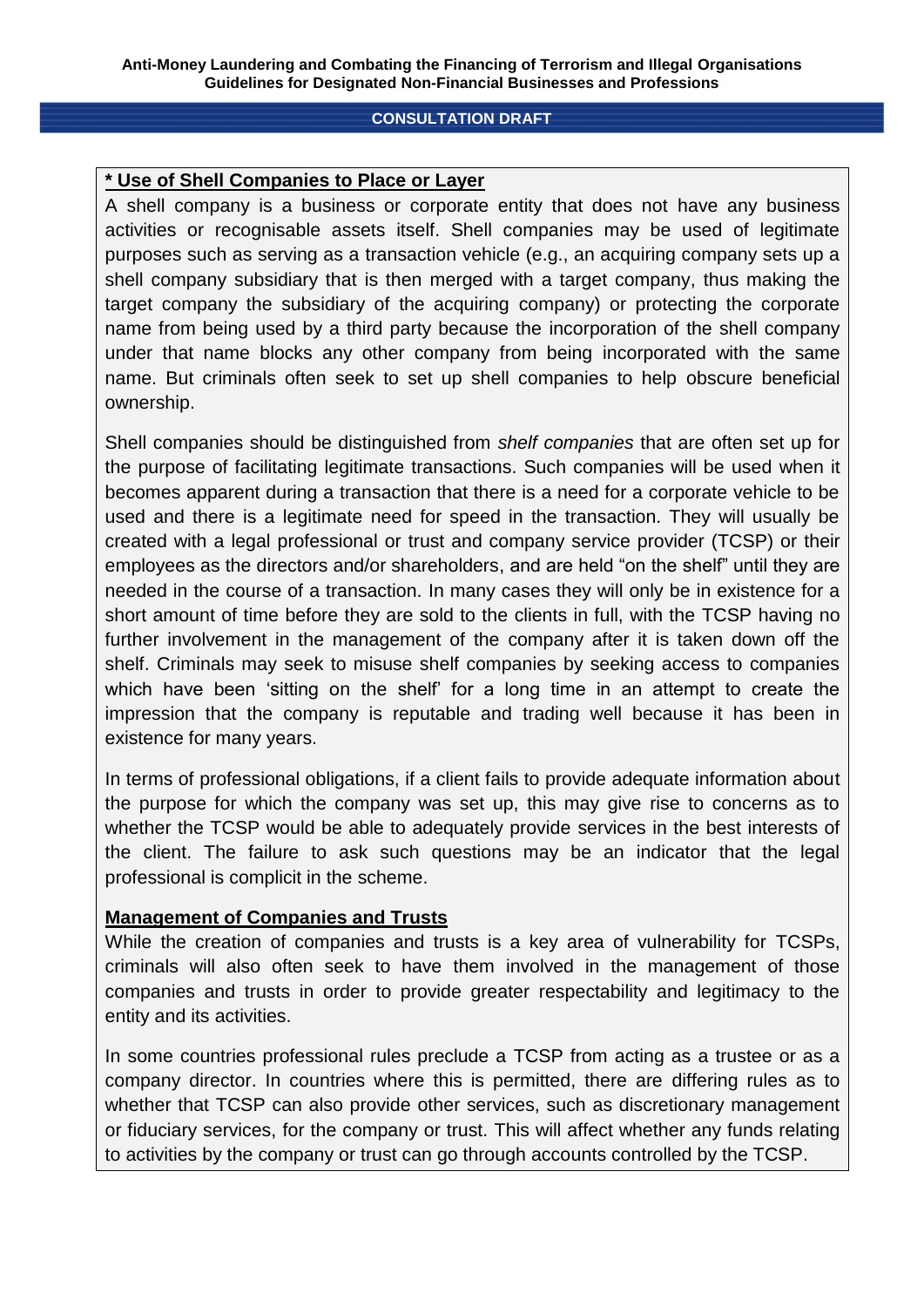Where a settlor creates a trust using the proceeds of crime or deposits further assets into the trust which are the proceeds of crime, a TCSP acting as trustee will be facilitating the laundering of those proceeds by managing the trust. Under common law there is an obligation on the trustee to acquaint themselves with all trust property and the FATF standards require that those providing trust services in a business capacity undertake CDD, including ascertaining the source of funds. Such enquiries would assist in minimising the risks of TCSPs who are acting as trustees inadvertently becoming involved in money laundering.

Source: Adapted from the Financial Action Task Force's, *Money Laundering and Terrorist Financing Vulnerabilities of Legal Professionals*, June 2013.

- Management (including discretionary management) of companies and trusts. In some situations, TCSPs may act as representatives of customers with regard to a variety of activities, including service as company directors, company secretaries, trustees, nominee shareholders, or account signatories. Trust and company services professionals who engage in such services must exercise due caution to ensure they do not perform activities which benefit criminals by establishing distance between, or concealing the identity of, the beneficial owner/illegitimate source of funds and the ML/FT transactions those persons seek to undertake. Some of the purposes for which TCSPs can be exploited by criminals include but are not limited to:
	- ‒ Opening of financial accounts (including bank, brokerage, and other accounts) for legal entities or legal arrangements whose beneficial owners or beneficiaries would otherwise raise concerns or suspicions on the part of a financial institution;
	- ‒ Providing access to other professional service providers for parts of a transaction or business relationship, especially when the other service providers operate or are domiciled in a different legal jurisdiction;
	- ‒ Execution of transactions for their customers' benefit, either on the customers' explicit instructions or on a discretionary basis.

Examples of cases illustrating the techniques referenced above are provided further below.

- Misuse of client accounts. The provision and use of client accounts is a service commonly offered by many TCSPs for legitimate purposes. These accounts, however, may also be exploited by criminals insofar as they may be misused:
	- ‒ As a first step in converting the cash proceeds of crime into other less suspicious assets;
	- ‒ As an intermediate link between different ML/FT techniques, such as the formation, capitalisation and/or acquisition of legal entities (including shell companies) or legal arrangements, and the transfer funds/proceeds of crime;
	- ‒ To help disguise the ownership or illicit source of funds or other assets;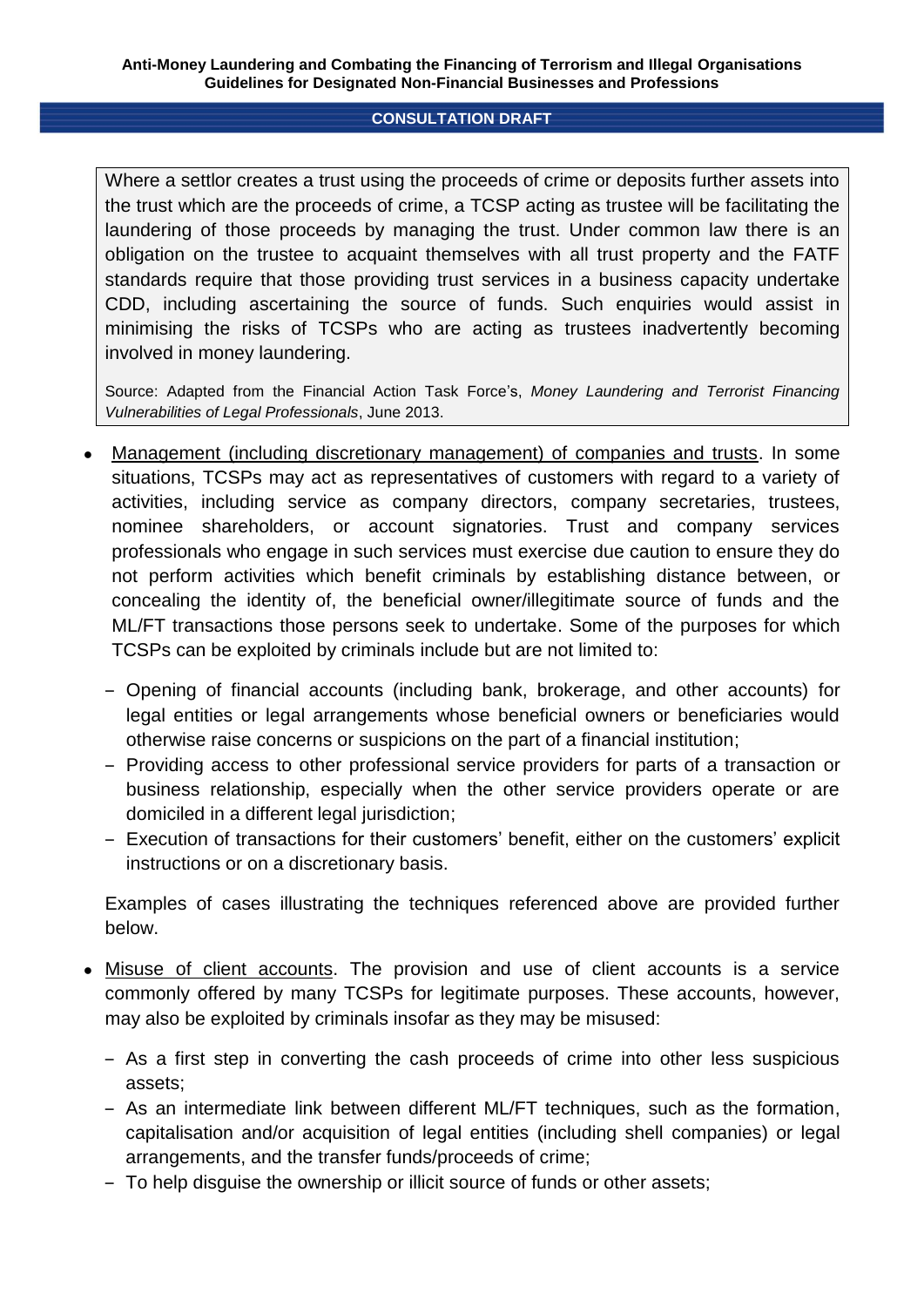‒ To obtain access to the financial system when the criminal might otherwise arouse suspicions or prove to be an undesirable customer for a financial institution.

Criminals may utilise a number of different techniques in exploiting client accounts, especially where weaknesses in operational controls or a lack of recognition of red flag indicators could render TCSPs vulnerable to misuse for the purposes of ML/FT. Some of the methods which TCSPs should be aware of include but are not limited to:

- ‒ Transfer of funds to/from third parties on the basis of fraudulent contracts, invoices, loans, or other payments, either with or without the use of the customer's own company or legal arrangement account as an intermediate step;
- ‒ Structuring of transactions, or the use of third-party names and/or involvement in transactions unrelated to the business relationship with the TCSP;
- ‒ Cancellation of transactions before completion, including those in which funds are instructed to be returned to third parties unrelated to the underlying transaction.

Examples of cases illustrating the techniques referenced above are provided further below.

- Other. In addition to the typologies referenced above, TCSPs may be called upon to perform a variety of other services which can be exploited for the purposes of ML/FT. Examples of other activities which may expose TCSPs to such risks include but are not limited to:
	- Advising on and/or creating tax structures or tax shelters;
	- ‒ Referring or introducing clients to banks, financial institutions, or other TCSPs;
	- ‒ Establishing, managing, registering, or performing services for charities.

Examples of cases involving some of the methods referenced above are given further below.

# 11.6.8 Examples of ML/FT Cases

## **Concealment of the Identity of the Beneficial Owner(s)**

Criminals often go to great lengths to distance themselves from the transactions through which they attempt to launder money or finance terrorist or illegal organisations. Some of the techniques they may use include, but are not limited to, entering into various types of transactions, or seeking to obtain financing for such transactions, through the use of:

- Third-party intermediaries or proxies, including family members, friends, business associates, other legal representatives or third persons;
- Legal structures, including corporate entities or groups, limited partnerships, investment vehicles or funds, or non-profit organisations;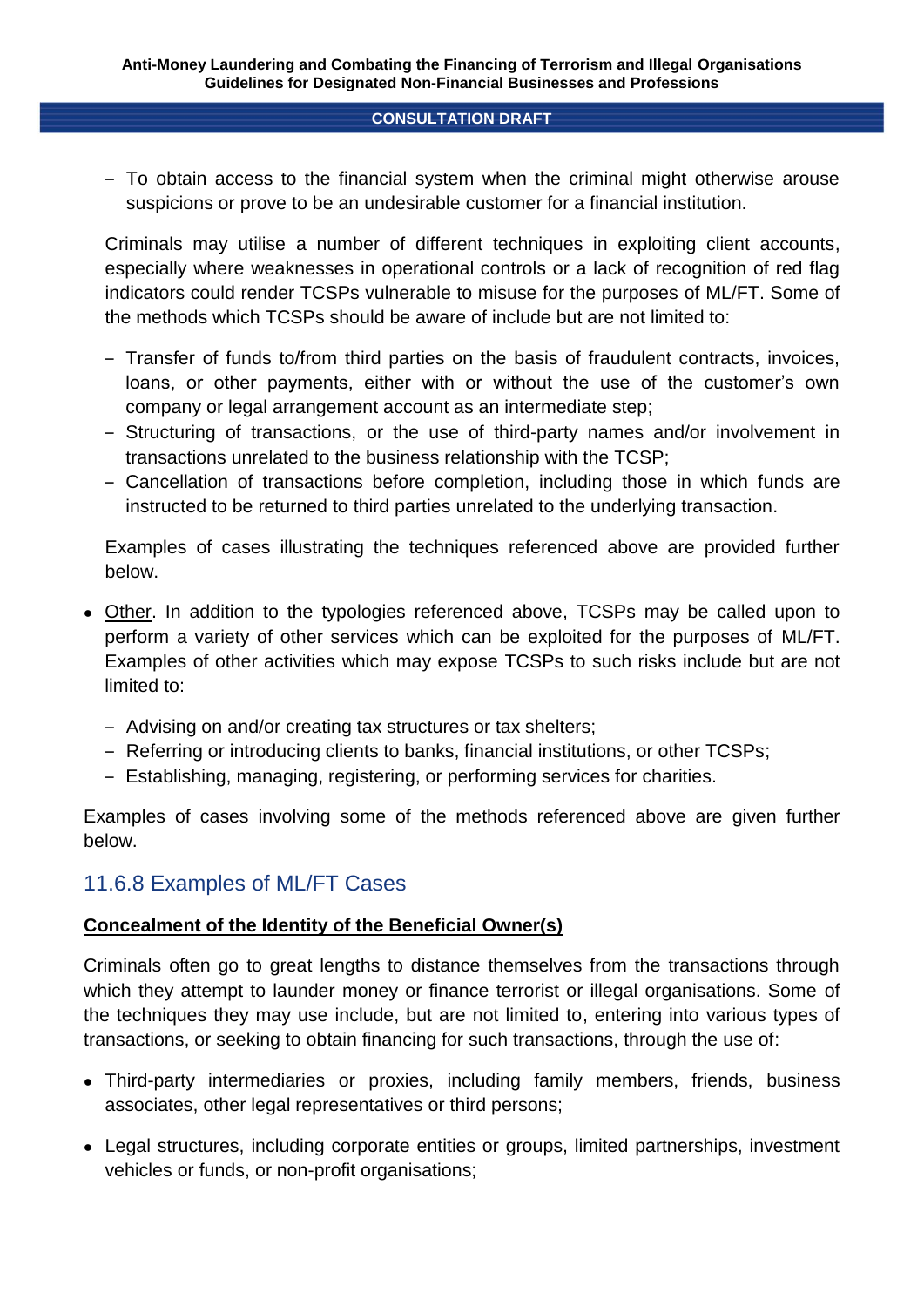• Legal arrangements, such as trusts or foundations, clubs, or similar organisations of a legal character.

In this regard, TCSPs should give special attention to the identification of the true beneficial owner of the funds involved. This includes assessing whether the nature, type, and size of the transaction is consistent with the profile of the customer. In situations in which TCSPs handle financial instruments and/or documents on behalf of customers, they should also be particularly alert to the involvement of any third parties—including other unknown TCSPs, or legal and accounting professionals—in the transfer or delivery process. TCSPs should also be alert to attempts by persons from foreign jurisdictions (including persons associated with foreign TCSPs) to establish legal entities or arrangements for the beneficial interest of other legal persons or third parties.

## **Example 1**: **Use of corporate vehicles to conceal beneficial ownership and launder the proceeds of official corruption<sup>6</sup>**

James Ibori, who was governor of Nigeria's Delta State from 1997 to 2007, inflated government contracts, accepted kickbacks and also directly embezzled state funds. His official salary was GBP 4,000 per annum, and his formal asset declaration stated that he had no cash or bank accounts outside of Nigeria. Despite this, he bought several houses and luxury assets around the world, including one property in the UK valued at approximately GBP 2.2 million.

The purchase of this house was hidden through the use of a company called 'Haleway Properties Ltd,' which was a previously-formed company incorporated in Gibraltar that had been arranged by Ibori's wife, Theresa, through a UK based TCSP. The beneficial owners of Haleway were James and Theresa Ibori.

Ibori also arranged for his mistress to transfer funds out of Nigeria and invest them on his behalf, acting as a conduit for the purchase of properties in the UK. By the end of 2003, she had deposited more than GBP 3 million into a Guernsey trust fund for the benefit of the Ibori family. The administrators of the trust fund expected that money would be deposited into the account from UK banks, consistent with the stated purpose for which it was established. When they received transfers from an unknown Nigerian company called 'Sagicon,' they requested further information. Ibori's mistress obtained forged company accounts and incorporation documents, certified by a corrupt solicitor in Nigeria, to falsely show Ibori as a major shareholder of Sagicon. These false documents satisfied the Guernsey authorities.

<sup>6</sup> Adapted from *Specific Risk Factors in the Laundering of Proceeds of Corruption*, Financial Action Task Force/OECD, June 2012, p. 14.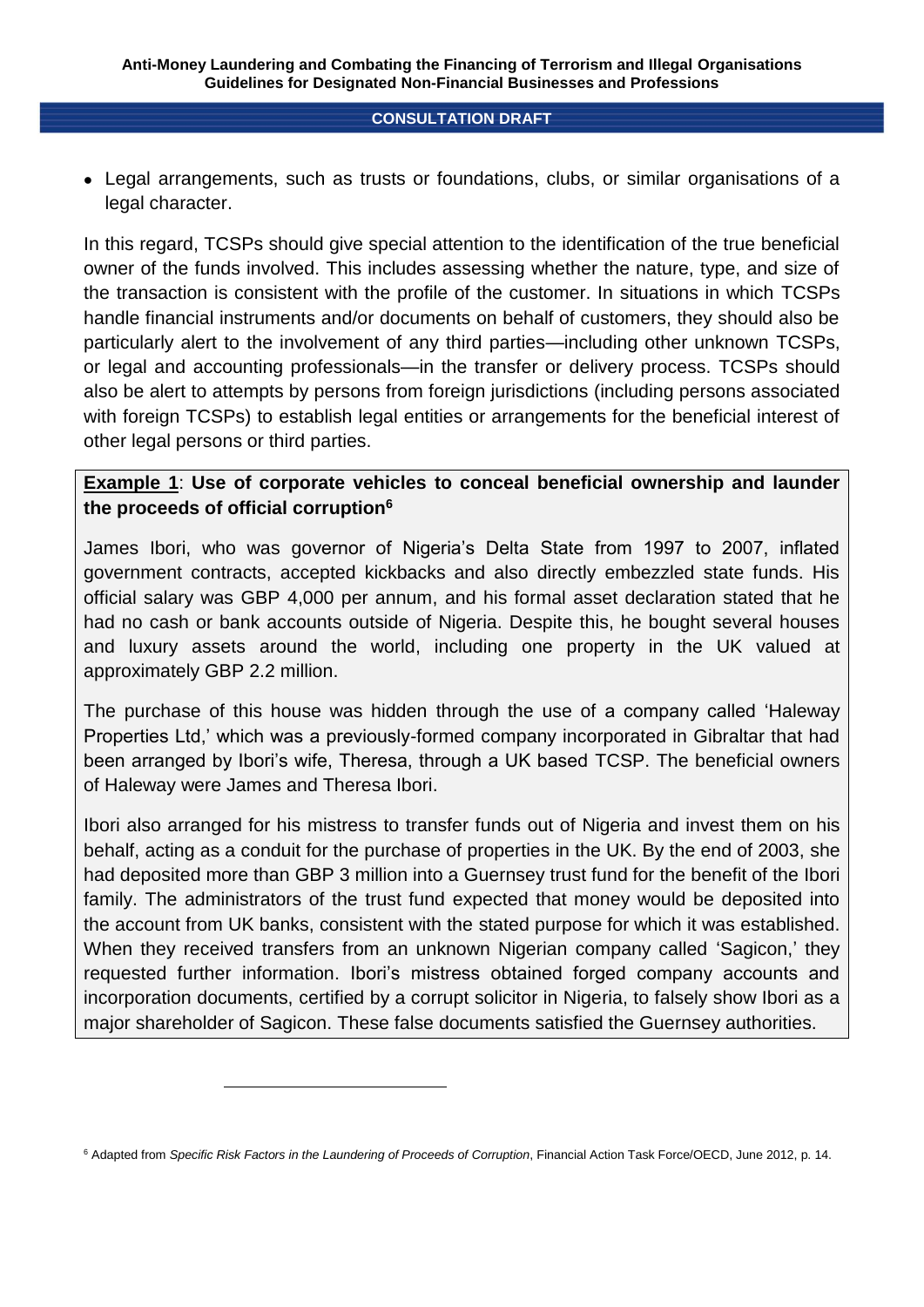#### **Anti-Money Laundering and Combating the Financing of Terrorism and Illegal Organisations Guidelines for Designated Non-Financial Businesses and Professions**

#### **CONSULTATION DRAFT**

Ibori and his associates also used multiple UK bank accounts to launder funds. In 2005, Ibori utilised the services of a corrupt London-based solicitor, Bhadresh Gohil, to launder his funds. Money had been transferred from Nigeria to a UK corporate bank account, which was beneficially owned by Ibori but controlled by his former special assistant. The special assistant transferred some USD 4.7 million from the UK account into a Swiss company account called 'Stanhope Investments,' which was also beneficially owned by Ibori. Once the funds were held in the Stanhope account, they were then transferred to yet another Swiss company bank account, which was beneficially owned by another client of the corrupt solicitor. The solicitor then transferred the USD 4.7 million back to one of his client accounts in London, and later deposited it into a Texas bank account, where it was used as a deposit for the purchase of a private jet for Ibori.

As a result of these schemes, Ibori pled guilty in 2012 to ten counts of money laundering and fraud in relation to an estimated USD 250 million of stolen state assets. He was sentenced to 13 years imprisonment, and his wife was also convicted of money laundering.

## **Example 2: Use of shell companies to launder the proceeds of official corruption and bid rigging<sup>7</sup>**

The government of Trinidad and Tobago followed a competitive bidding process to ensure a fair price in the construction of the Piarco International Airport. However, the project manager they hired to oversee the construction corruptly arranged for certain companies to rig the bidding in exchange for kickbacks.

The contractors, who operated a construction company and architectural firm in the United States, submitted a bid for work in the construction of the airport. A Trinidadian government assessor believed the bid was too high and requested that a second bid be conducted. Based on this, the targets of the investigation utilised a shell company to submit a second, much higher bid for the work. As a result of this much higher second bid, the contract was awarded to the targets of the investigation on the basis of their original bid. The winning bid was twice the cost of original estimates and the government overpaid approximately USD 25 million for two subcontracts alone. It is estimated that the total fraud involved more than USD 100 million. Once the corrupt contractors were paid by the Trinidadian Government, they laundered the proceeds by layering them through a series of shell companies in the Bahamas, Liechtenstein and the United States, and kicked back money to officials in the Trinidadian government as well as to the corrupt project manager.

Source: United States v. Gutierrez, No. 05-20859 CR-HUCK (November 17, 2005) superseding indictment; US Committee on Homeland Security and Governmental Affairs (2009).

 $\overline{a}$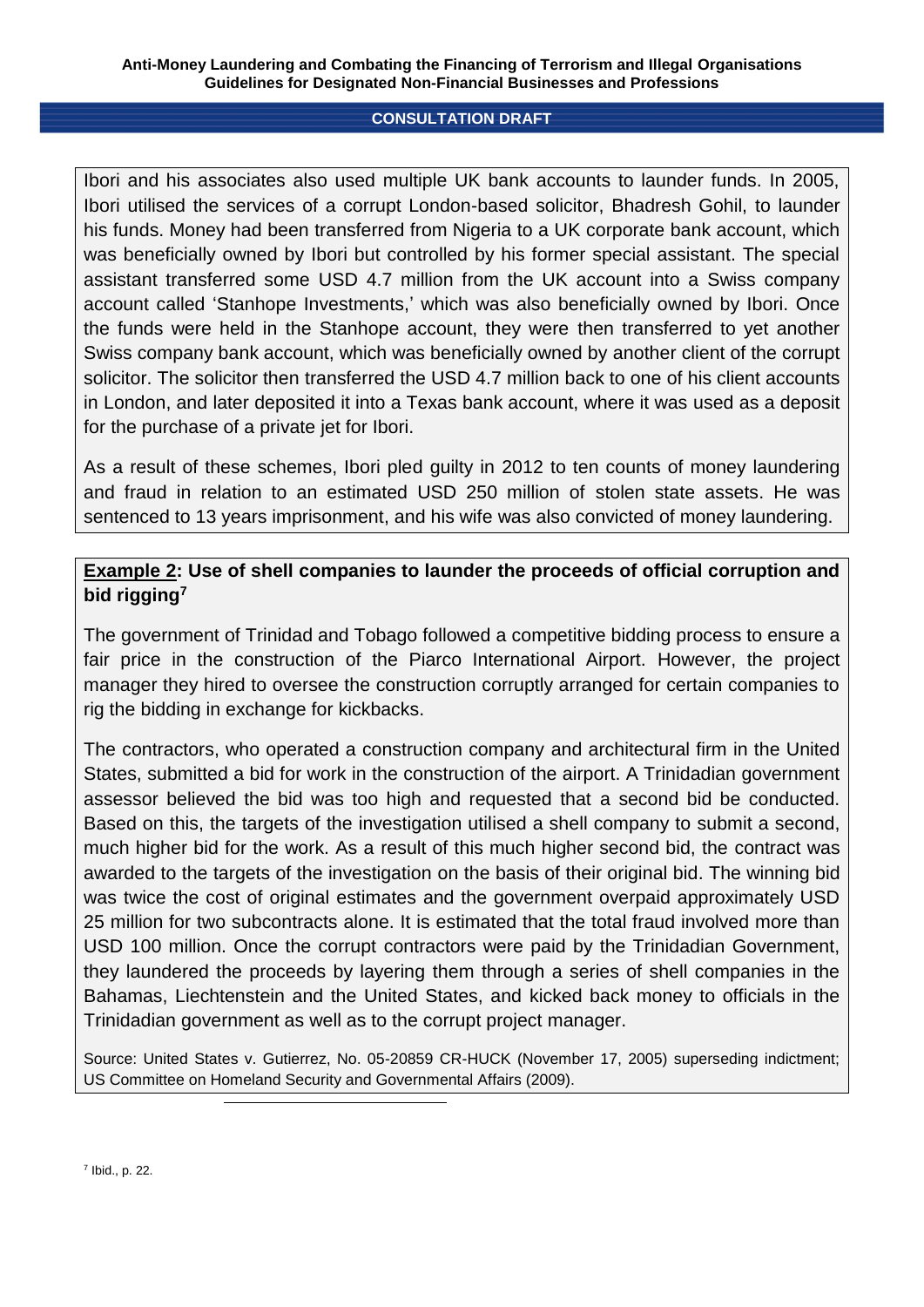## **Example 3: Use of shelf companies and multi-jurisdictional shell companies to launder the proceeds of official corruption<sup>8</sup>**

Public officials in Ecuador, along with relatives and individuals connected to law firms, created a series of shelf companies in several countries for the purpose of receiving bribe payments. The bribe payments were effected through individuals with links to companies that provide goods and services to a public institution in the oil sector. To send the payments, and to hide the real beneficiaries of the transfers, the suppliers created companies in Panama, Hong Kong, British Virgin Islands, Bahamas, Uruguay, and the US.

## **Example 4: Creation of complex company structures in multiple countries and use of bearer shares to launder proceeds of drug trafficking**<sup>9</sup>

A legal professional in Country A was approached to assist in setting up companies for a client. The legal professional approached a management company in Country B, who in turn approached a trust and company service provider in Country C to incorporate a number of bearer share companies. Only the details of the trust and company service provider were included in the incorporation documents as nominee directors and administrators.

The articles of incorporation and the bearer shares were forwarded to the lawyer, via the management company, who provided them to the client. The client was involved in drug importation. The use of bearer-share companies and professional intermediaries in this investigation almost offered absolute anonymity to the person in possession of the bearer shares. If investigators had not seized the bearer shares in the possession of the suspect, it would have been impossible to determine the owner of these companies and ultimately to identify and restrain their assets as proceeds of crime.

In this case, the offshore companies held significant assets alleged to be the proceeds of crime, including bank accounts in Country C, and residential property in Country B and Country D. Approximately USD 1.73 million in combined assets from residential property and bank accounts was seized in relation to those companies.

<sup>8</sup> *Concealment of Beneficial Ownership*, FATF/Egmont Group, July 2018, p. 30.

<sup>&</sup>lt;sup>9</sup> Adapted from *Money Laundering and Terrorist Financing Vulnerabilities of Legal Professionals, FATF/OECD, June 2013, pp. 57-58 (as* extracted from the website of the Jersey Financial Services Commission).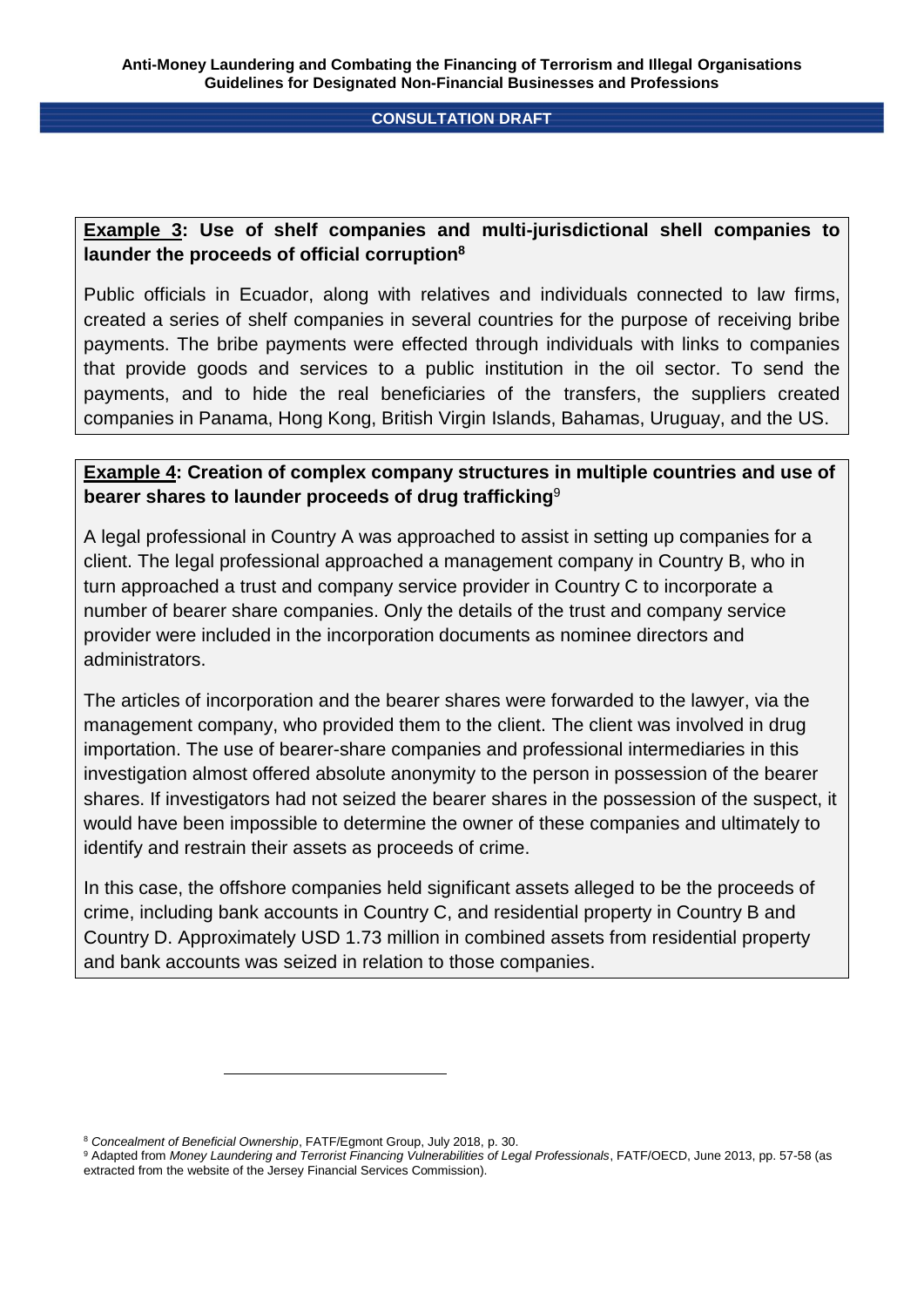## **Example 5: Exploitation of an unwitting TCSP to engage laundering the proceeds of fraud through shell companies**<sup>10</sup>

Person 1 was a chartered accountant in the business of providing corporate secretarial services to small and medium-sized enterprises in Singapore. As part of these services, he incorporated companies on behalf of his clients and acted as the resident director of companies whose directors were not ordinarily residents in Singapore.

Persons 2 and 3, members of a foreign syndicate, approached Person 1 to set up three companies, Company A, Company B and Company C, and to apply for their corporate bank accounts in Singapore. Once the accounts were set up, Persons 2 and 3 left Singapore and never returned. Person 1 was appointed the co-director of the three companies; although, he was neither a shareholder, nor the authorised bank signatory of these companies. These companies received criminal proceeds into their bank accounts, derived from various frauds amounting to over SGD 650,000. The funds were quickly transferred by Person 3 to

overseas bank accounts.

The companies had committed the offence of transferring the proceeds of crime, which was attributable to Person 1's neglect. There was a lack of supervision by Person 1 over the companies' affairs, which allowed the foreign syndicate to have unfettered control over the companies and to carry out their ML activities unimpeded. In January 2016, Person 1 was convicted of ML offences and for failing to exercise reasonable diligence in discharging his duties as a director. He was sentenced to a total jail term of 12 months, fined SGD 50,000 and disqualified from acting as a company director for the five years following his sentence.

## **Example 6: Facilitation of ML by a TCSP**<sup>11</sup>

A Company Formation Agent involved in the financial services sector in the UK was prosecuted for money laundering offences, for laundering funds on behalf of organised crime groups. He carried out a complex process of funnelling criminal proceeds through a system of trusts and front and shell companies, linked to a complex matrix of inter-account bank transfers. As administrator of all the trusts used in the scheme he exercised full control of the funds flowing through them. Trusts, as well as front and shell companies were used deliberately to disguise the source of the money, and to provide a veil of legitimacy to the financial transactions.

<sup>10</sup> *Professional Money Laundering*, FATF, July 2018, p. 43.

<sup>11</sup> *Money Laundering Using Trust and Company Service Providers*, Financial Action Task Force, October 2010, p. 37.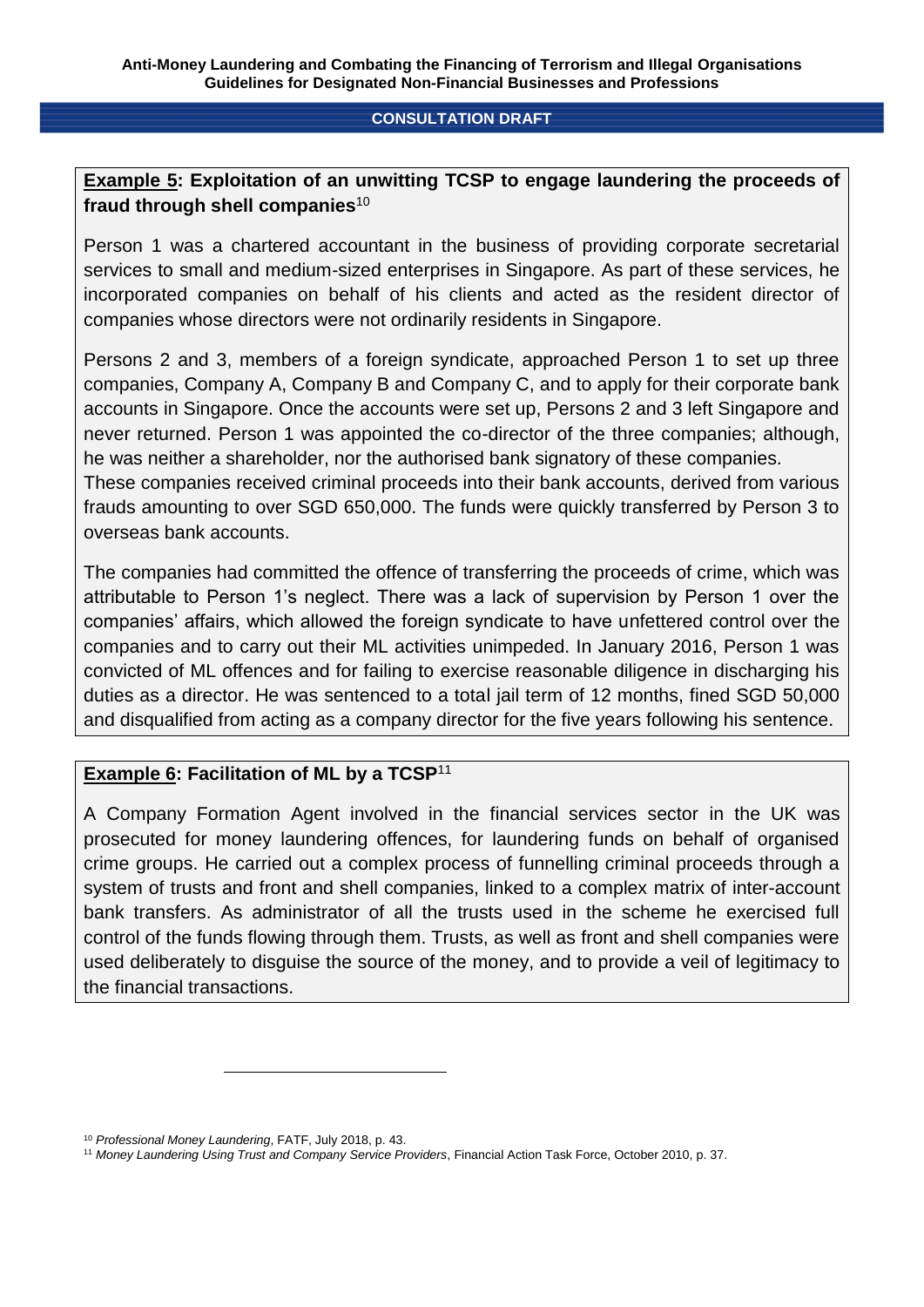## **Example 7: Use of complex structures to facilitate ML of the proceeds of fraud**<sup>12</sup>

Seven International Business Companies (IBCs) were incorporated in Anguilla by a foreign national, Mr. D, using a local TCSP. The seven IBCs were then used to open bank accounts in Anguilla at two local private banks; these accounts were then utilised as the flow through points for money obtained from elaborate investment wire fraud scheme targeting persons from across the Americas, Asia and Europe. The monies would flow through bank accounts in Anguilla and another jurisdiction, then onwards to accounts in Europe. Over USD 4 million was defrauded from investors. Mr. D was arrested by the authorities in the other jurisdiction and extradited to the USA for prosecution for fraud and money laundering.

## **Example 8: Use of TCSPs to obscure beneficial ownership by a foreign PEP**<sup>13</sup>

Mr. X, a foreign lawyer, utilised the services of several TCSPs to set up several offshore entities in various offshore financial services centres, including Countries A, B and C. The offshore entities included a private growth fund, which was registered in Country B. The subscriptions paid into the fund were routed through the various offshore entities in order to obscure the true source of the funds. At least two of the offshore entities were known to have bank accounts at a financial institution in Country B, where significant funds were located.

A joint investigation was subsequently initiated by authorities in Countries A and B, following allegations that the structures were set up to disguise the true source of the funds which allegedly came from a PEP in an Eastern European country, and that these funds were the proceeds of corruption. Information regarding the true ownership and purpose of the offshore entities was requested from TCSPs in the respective jurisdictions. The resultant information was incomplete. Though the foreign Lawyer claimed ultimate beneficial ownership of the entities, the authorities believed he was acting on behalf of the PEP.

Investigation indicated that the private growth fund was established on behalf of a prominent government minister in the Eastern European country, who used the fund and the other offshore entities to create a number of fictitious consultancy agreement entities, the purpose of which was to conceal millions of dollars he made as a result of investments in the sector which fell under his ministerial portfolio.

<sup>12</sup> Ibid., p. 39. <sup>13</sup> Ibid., pp. 40-41.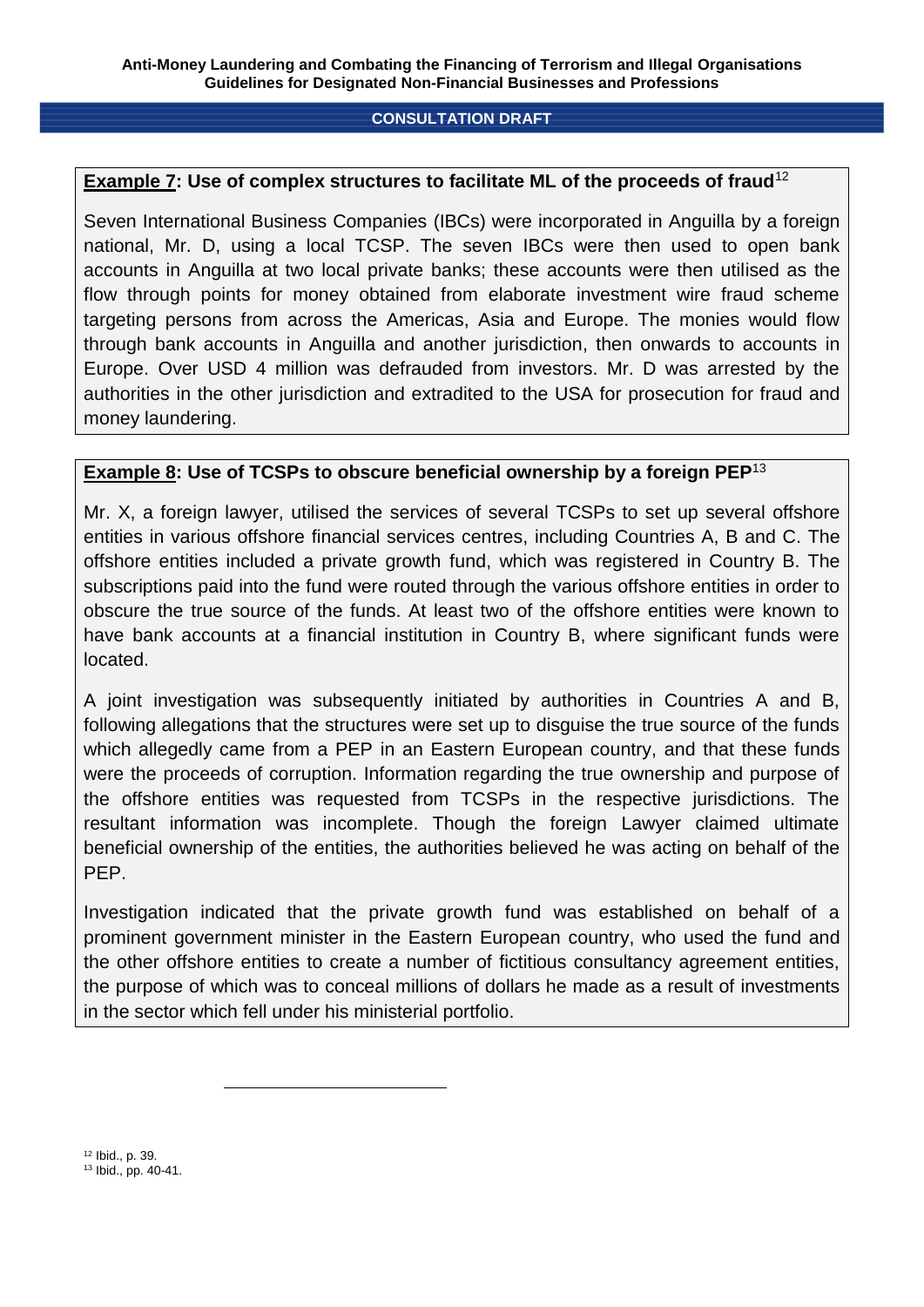The investigation ultimately resulted in criminal charges being brought against several offshore entities registered in Country A. These charges led to the successful prosecution and confiscation of USD 47 million.

**Example 9: Use of trust and company services to facilitate fraud and ML**<sup>14</sup>

Mr. L, a citizen of country A with prior criminal convictions, set up two medical liability insurance companies in third countries and offered fraudulent malpractice insurance coverage to medical practitioners in Country A. Mr. L also opened two bank accounts in Bermuda in the name of two of the insurance companies controlled by him, along with a mailing drop box account with a local mailbox service, thereby establishing a nominal office in Bermuda for each of these insurance companies. Both the drop box and the bank accounts were managed by a Bermuda TCSP. Mr. L also had similar drop box/bank account schemes in Country A and other countries. Premiums collected under the fraudulent insurance contracts were paid through the network of drop box accounts into related bank accounts.

Through ongoing due diligence, the Bermuda TCSP became unhappy with responses from Mr. L arising from questions/complaints from customers of the insurance companies. The TCSP therefore filed a STR, triggering a local investigation. This tied in with suspicions originating from a potential customer in Country A, who was also approached and offered insurance coverage, thereby resulting in investigations by local authorities in Country A. Cooperation between law enforcement authorities in Country A and Bermuda resulted in accounts in excess of USD 5 million belonging to Mr. L's Bermuda insurance companies being seized. This amount was eventually repatriated to Country A to assist in making restitution to the victims, and Mr. L was prosecuted for fraud and money laundering.

## **Example 10: Use of a TCSP, shell companies and nominees to facilitate crime and ML**<sup>15</sup>

Companies registered in New Zealand by a Vanuatu-based TCSP operated by New Zealand citizens were suspected of acting as shell companies that facilitated crime in foreign jurisdictions. The TCSP acted as nominee shareholders and provided nominee directors who resided in jurisdictions such as Vanuatu, Panama and the Seychelles. The TCSP also provided a New Zealand-based nominee director to satisfy the legal requirement to have a New Zealand resident director and address. In the case of Company A, the employee recruited to act as a director likely had no knowledge of the activities taking place, as they had no previous involvement in any of the TCSP activities.

<sup>14</sup> Ibid., p. 43.

<sup>15</sup> *Concealment of Beneficial Ownership*, op. cit., p. 38.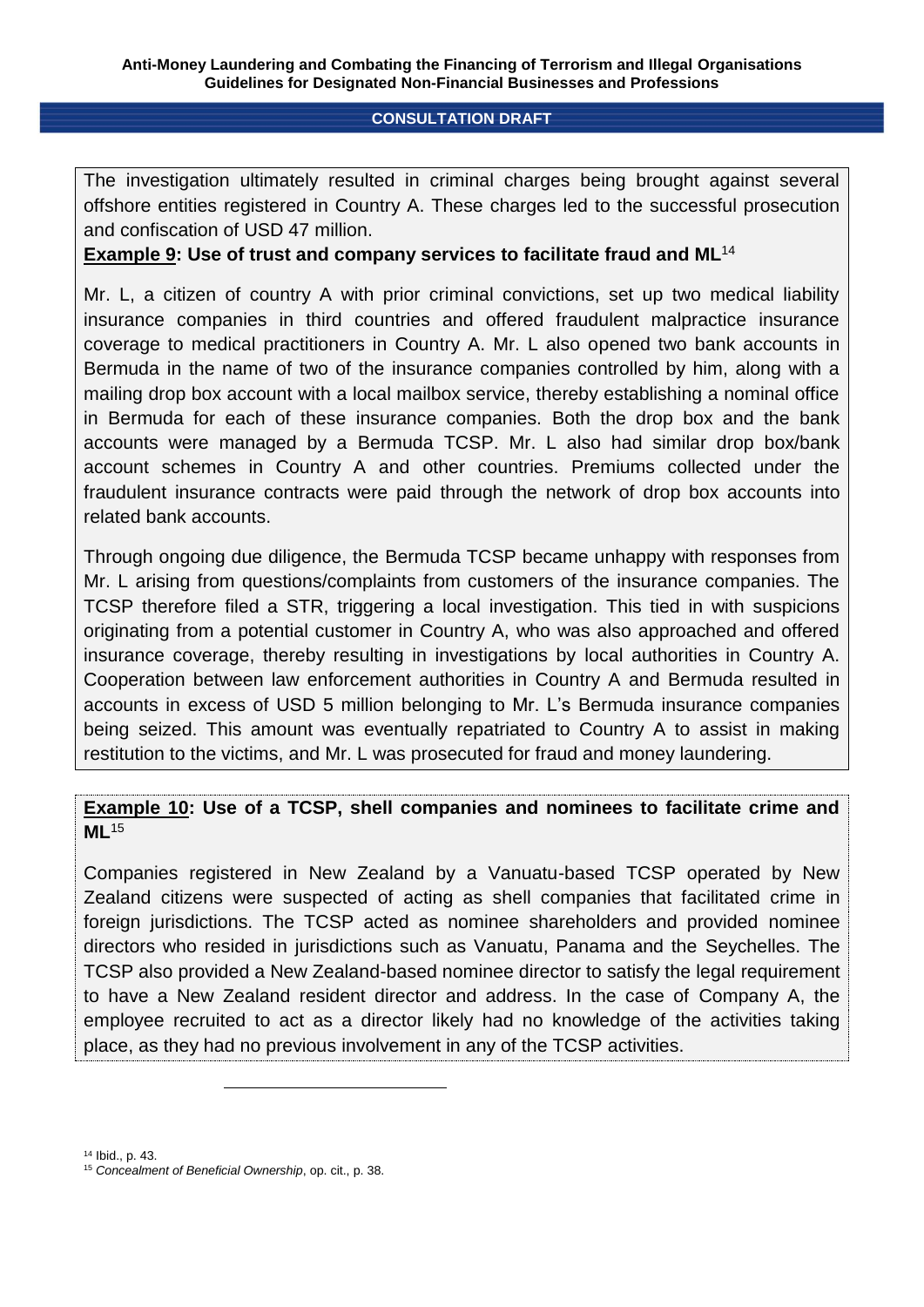#### **Anti-Money Laundering and Combating the Financing of Terrorism and Illegal Organisations Guidelines for Designated Non-Financial Businesses and Professions**

## **CONSULTATION DRAFT**

By 2010, the TCSP had registered approximately 2,000 companies in New Zealand on behalf of clients in foreign jurisdictions. The address, in Auckland, was used as the registered office for most of the companies. Authorities suspect that at least 73 of these companies facilitated crimes in foreign jurisdictions, included the smuggling of illegal goods, arms smuggling, tax fraud, investment fraud and money laundering.

## **Concealment of the Illicit Origin of the Funds Involved**

A key goal of criminals involved in ML/FT operations is to conceal the illicit source of the funds they are attempting to launder, in order to be able to place those funds into the financial system. As with the concealment of the identity of the beneficial owners, some of the techniques used in concealing the illicit source of funds include, but are not limited to the use of third-party intermediaries, legal structures, and legal arrangements. Furthermore, a variety of techniques, including but not limited to the use of bearer financial instruments (such as cash, bank drafts, cashier's cheques, etc.), real estate transactions, and the purchase and resale of other high-value assets, are often used to "layer" and conceal the illegal proceeds of crime. Some indicative examples are provided below.

## **Example 11: Use of a trust to conceal the source of funds and facilitate a predicate offence and related ML activities**<sup>16</sup>

Mr. A established a Cayman revocable trust in 2004, with himself as settlor and a local Trust Company B as service provider acting as trustee. Mr. A also arranged for the incorporation of a Cayman company known as company C, with the Trust Company B also acting as registered office.

In 2008, Trust Company B, in conducting its risk assessment of its clients, became aware of allegations relating to Mr. A and his involvement in an oil and gas contract scam which also involved members of a foreign jurisdiction's government. Mr. A was the representative of the oil and gas company and was allegedly involved in a kickback scandal in which his company was awarded a contract by the foreign jurisdiction's government.

According to allegations in media reports, Mr. A was the money source who provided several officials from the foreign jurisdiction's government with the means to buy the support of other government officials, in order for them to participate in the scam. Trust company B reported in its suspicious activity report that, between 2004 and late 2005, Mr. A's trust and underlying company had received numerous transfers of funds and property from what was now deemed to be questionable sources.

<sup>16</sup> Ibid., pp. 42-43.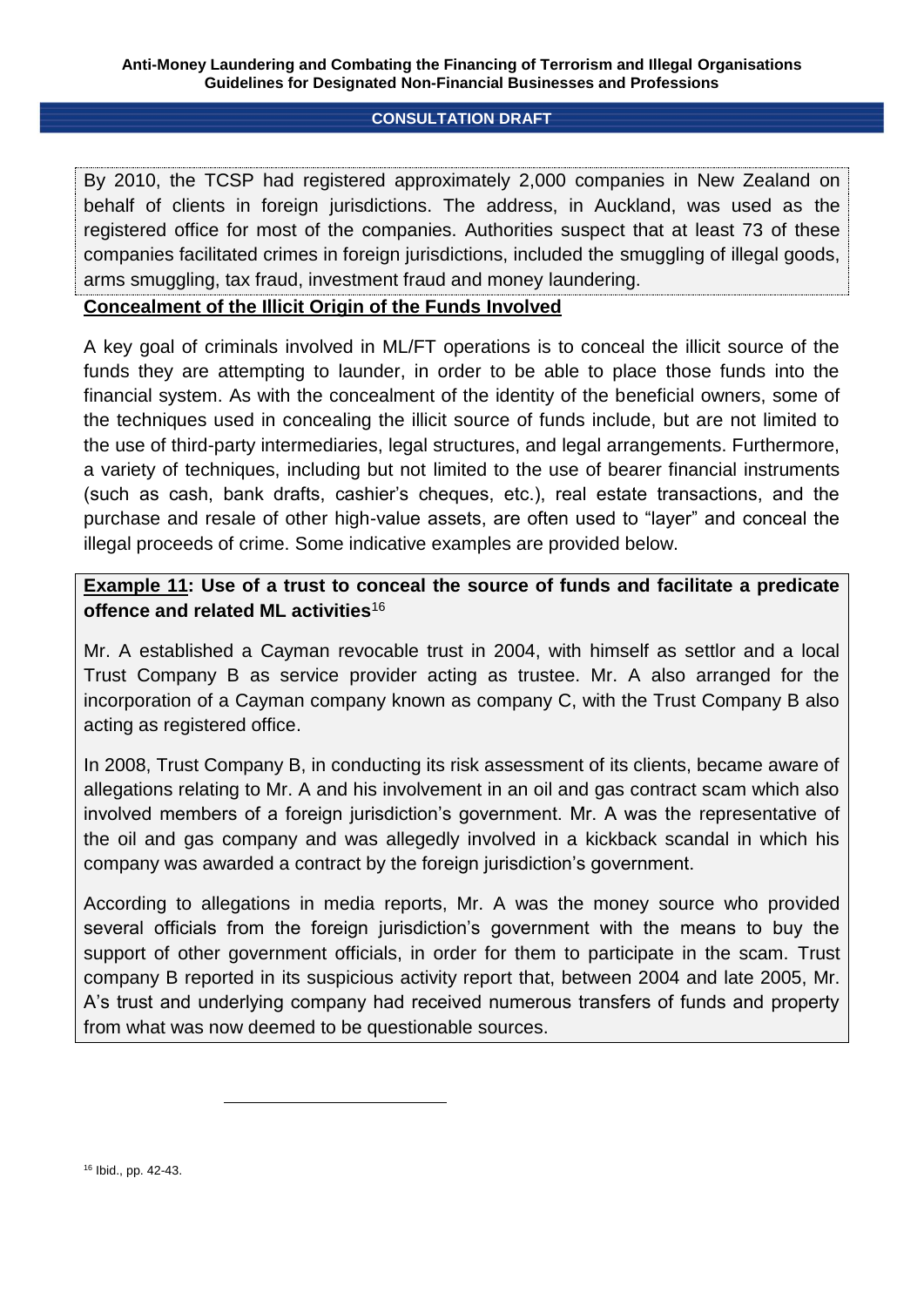The FIU's analysis of the trust accounts uncovered outgoing funds to individuals named in numerous media reports who allegedly took part in the kickback scandal. Cooperation between the Cayman FIU and the FIU of the foreign jurisdiction revealed that Mr. A was being investigated for money laundering and corruption of government officials. The Cayman FIU was able to construct a timeline of events which demonstrated that funds and other assets had been added to the trust during the same time period in which the alleged criminal activity took place. The information disclosed by the Cayman FIU was used to further the foreign jurisdiction's investigations and related judicial proceedings.

## **Example 12: Use of TCSP to conceal the illicit source of funds and proceeds of criminal activity**<sup>17</sup>

'ABC' was a company established for the provision of accounting, fiduciary and bank signatory services to others. In a regular review of its customers, 'ABC' found that the bank accounts of two of its customers, who were the beneficial owners of a number of connected companies, had frequent deposits and transfers of large amounts. Open-source research was conducted by the TCSP, revealing that the clients might be related to money laundering activities in three overseas jurisdictions. A suspicious transaction report was subsequently filed and the matter was pursued both in Hong Kong and the concerned overseas jurisdictions.

## **Example 13: Exploitation of a TCSP to conceal the illicit source of funds and proceeds of crime<sup>18</sup>**

Two individuals, A and B, visited a country in Europe where they used a company formation agent to establish a registered company to receive profits from their ownership of 300 fairgrounds sites around the world. The TCSP, who also provided company and account management services, was suspicious of the underlying story and made a disclosure to the national FIU. Huge sums of money were received into the account in a brief period of time, and A and B instructed the TCSP to invest a large sum in a Unit trust on their behalf. The account continued to receive large USD transfers over the course of 2 years and a large amount was transferred into the account of a Mrs. X., who had earlier that year visited the same TCSP with an introduction from A and B.

Mrs. X explained that she would be receiving this money for a large amount of soya beans that she would supply to A and B's fairgrounds, and that she needed the TCSP's help to set up an account to receive the funds. The TCSP assisted her and then made a further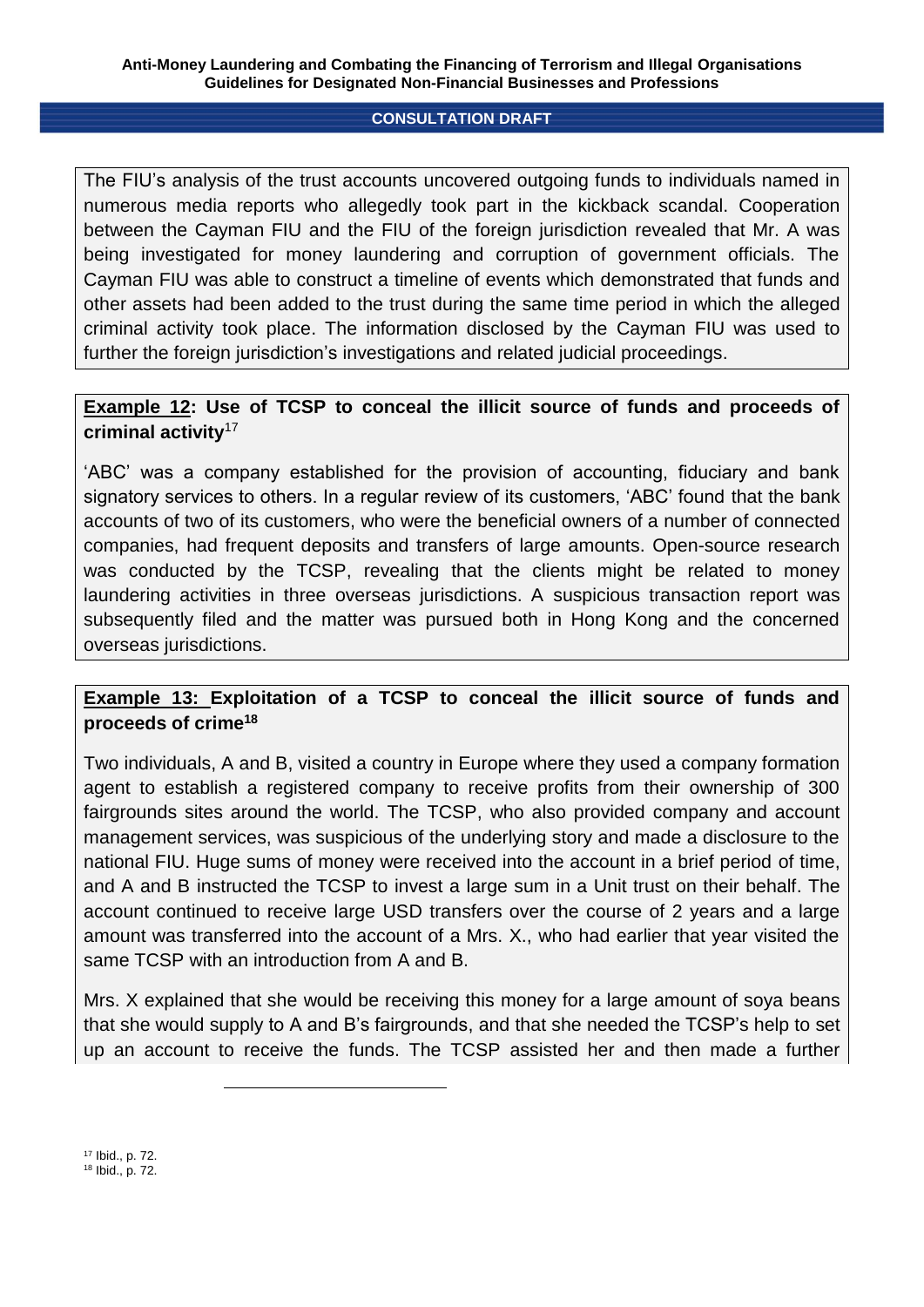disclosure to the FIU, detailing the full transaction. When the large transfer to Mrs. X's account was made, a further disclosure to the FIU was again submitted by the TCSP.

The FIU's enquiries to their home country revealed that A and B were convicted drug traffickers and that Mrs. X was the wife of another convicted drug trafficker. Mrs. X later requested the TCSP to transfer a huge sum to her personal account in her home country. When notified of this development by the TCSP, law enforcement agents in both countries agreed that the transaction should be executed in order to gain further intelligence. However, when the money arrived in her account, the Customs agency in Mrs. X's country froze the funds, which were ultimately confiscated after a judicial determination was made that they were drug proceeds. The TCSP also notified law enforcement authorities of Mrs. X's efforts to liquidate her remaining funds held by the TCSP, which was prevented from taking place.

## **Example 14: Attempted use of a TCSP to conceal and launder the proceeds of serious fraud**<sup>19</sup>

Bermuda Police received two suspicious activity reports, one from a bank and the other from a Corporate Service Provider, both in relation to a Country A individual, who was attempting to urgently establish a local business and open bank accounts. Unhappy with the results of due diligence, both the bank and the TCSP simultaneously made the reports, indicating that the individual was trying to wire in excess of USD 1 million into accounts in Bermuda the following day. Upon investigating, Bermuda Police discovered that fraudulent documents had been used to open the accounts and to start the business. They quickly arrested the individual, and found evidence in the individual's hotel room of serious fraud, which had been perpetrated in Country A and Country B. They also found documents that showed the route through Countries A, B and C of the laundered proceeds of that fraud. The end result was that the individual was charged and convicted in Bermuda for minor fraud offences, and was then repatriated to Country A to face criminal charges. The Bermuda Police provided significant evidence for the ensuing market manipulation trials in Country A that saw two persons convicted on numerous counts for a multi-million dollar stock market fraud scheme.

## **Transfer of Value for the Benefit of the Perpetrators of ML/FT**

In addition to the placement and layering of funds for the purposes of money laundering or the financing of terrorism, criminals must also eventually integrate the proceeds of crime into the legitimate economy. In this regard, a variety of transaction types utilising the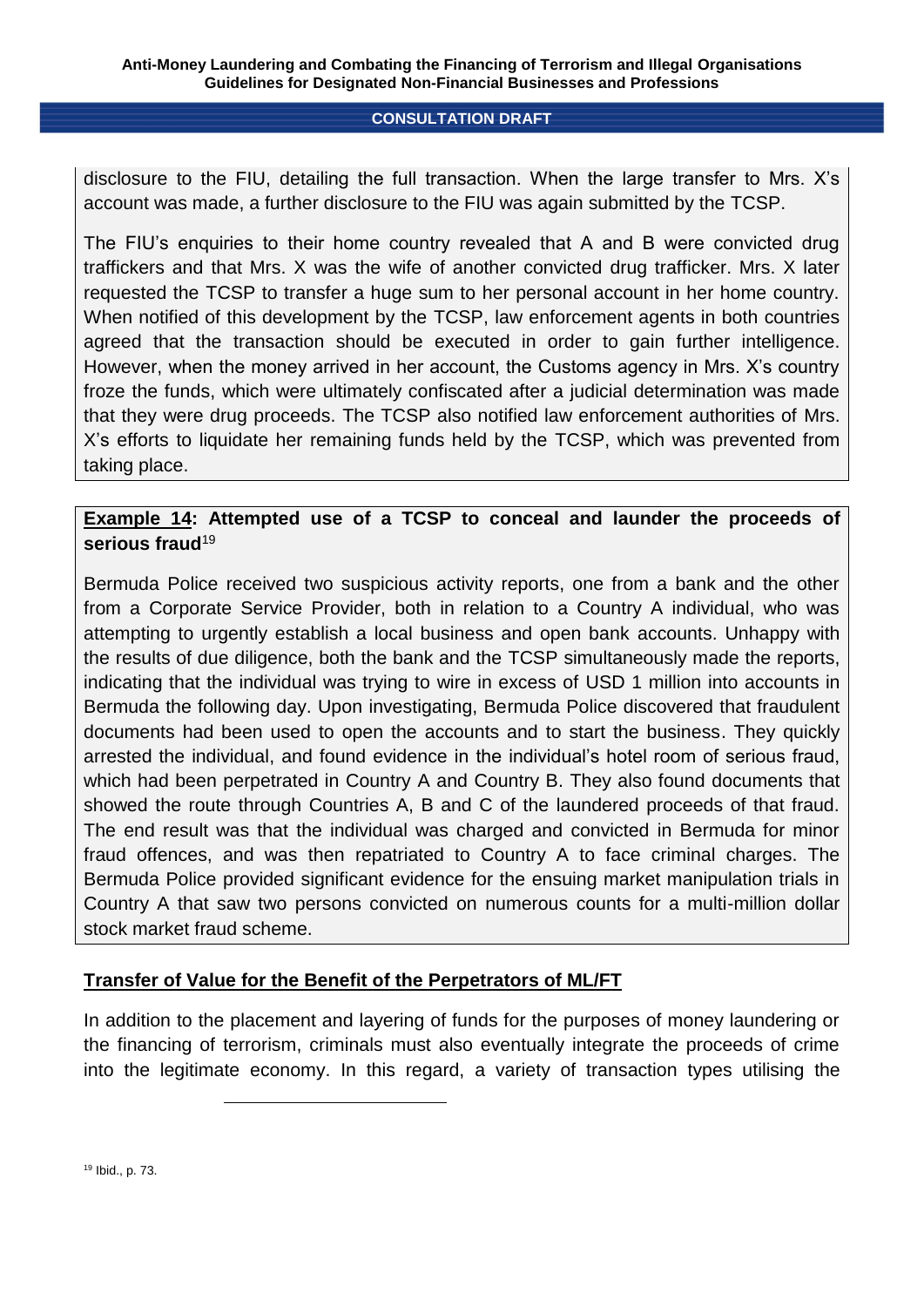services of TCSPs may be exploited as part of the ML/FT process itself, and may also be used to facilitate ongoing criminal activity. Some indicative examples are provided below.

As with the previous typologies, a number of different techniques may be used, including:

- Third-party intermediaries or proxies, including family members, friends, business associates, other legal representatives or third persons;
- Legal structures, including corporate entities or groups, limited partnerships, investment vehicles or funds, or non-profit organisations;
- Legal arrangements, such as trusts or foundations, clubs, or similar organisations of a legal character.

In order to take measures to protect themselves from being exploited by criminals and terrorists in this regard, TCSPs should give special attention to the plausibility and reasonableness of the business rationale for the types of products, services, and structures requested by their clients or prospective clients. They should also be particularly wary of requests for the use of unnecessarily complex structures, especially when multiple legal jurisdictions are involved; requests for products and services that appear to be targeted for their ability to provide anonymity or to obscure the trail of transactions and financial flows; and situations in which multiple professional intermediaries (including other TCSPs) are involved in different aspects of the same transaction or business relationship.

Examples of cases illustrating these techniques are offered further below, as well as in separate Supplemental Guidance for Legal and Accounting Professionals.

# **Example 15: Involvement of a TCSP in professional money laundering<sup>20</sup>**

Mr. [C] was an accountant who started his own accounting and financial services business [N] in Panama. He advertised his services primarily on the internet and through mass mailings. [N] provided a variety of services, including the following:

- Formation of offshore entities to disguise ownership of assets;

- Passports and dual citizenship, mostly using new nominee names;
- Movement of cash and other assets offshore and back onshore using various methods;
- Issuance of debit cards for the purpose of anonymously repatriating and spending offshore funds;
- Use of correspondent bank accounts to skim profits of legitimate businesses and repatriate funds through the purchase of assets and use of debit cards;

<sup>20</sup> *The Misuse of Corporate Vehicles, including Trust and Company Service Providers*, FATF, October 2006, pp. 5-6.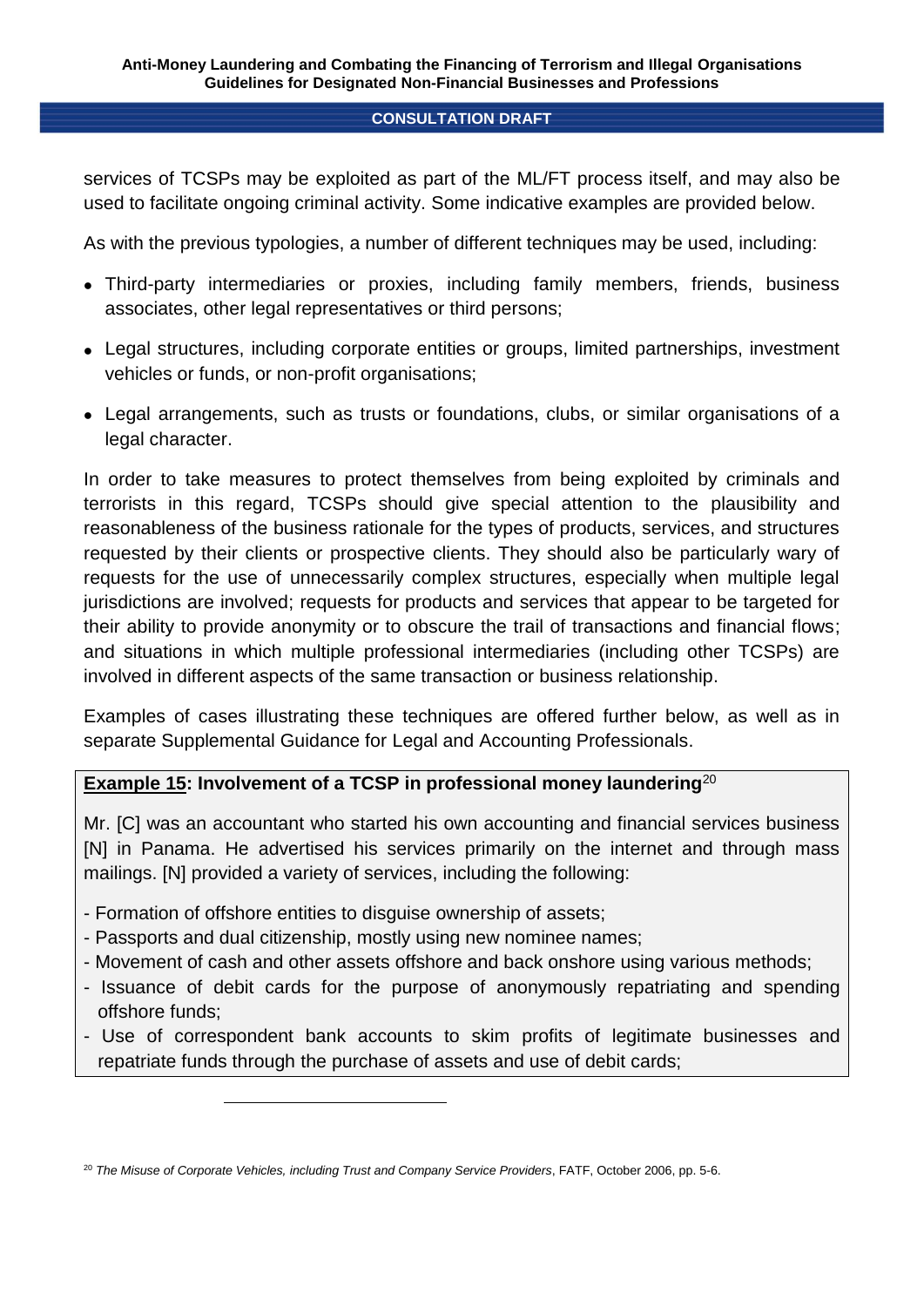- Anonymous trading of securities through accounts with two major brokerage houses;
- False invoicing/re-invoicing schemes to support fraudulent deductions on tax returns;
- False investment losses to disguise transfer of funds overseas.

[C] was identified pursuant to an Internal Revenue Service investigation of one of his clients for illegal importation and sale of goods. The targets of this investigation were using a reinvoicing scheme devised by [C] to illegally import chemicals into the US for sale. [C] assisted the targets in the re-invoicing scheme by preparing the invoices, receiving the proceeds of the scheme and hiding the proceeds in a myriad of Panamanian corporations for later use by the perpetrators.

As a result of this investigation, [C] became a subject of investigation for the formation of illegal trusts to facilitate money laundering and other crimes. The investigation disclosed that [C]'s company [N] had about 300-400 active clients/investors. The investigation also disclosed that it created between 5,000-10,000 entities for these clients, including the layering of foreign trusts, foundations and underlying business corporations, which were formed in offshore countries. The primary package purchased by the client was referred to as the Basic Offshore Structure, which included a foreign corporation, a foreign trust and a foundation.

In 2003, [C] was found quilty of money laundering and other criminal violations. He was sentenced to 204 months' imprisonment, fined USD 20,324,560, and ordered to pay restitution to the Internal Revenue Service in the amount of USD 6,588,949.

## **Example 16: Use of trusts, companies and nominees to perpetrate fraud and ML**<sup>21</sup>

Mr [B] and his associate bought insurance companies. The assets of these companies were drained and used for personal benefits. The draining of the assets was concealed by transferring them into accounts in and out the US via wire transfers. The first step in the scheme was establishing a trust in the US. [B] concealed his involvement and the control of the trust through the use of nominees as grantors and trustee. [B] then used the trust to purchase the insurance companies.

Immediately after the acquisition, [B] would transfer millions of dollars of reserve assets to a corporation he set up in the US. The funds were then wire-transferred to an offshore bank account in the name of another corporation that he controlled. Once these funds were deposited into the offshore bank account, [B] used them to pay for his personal expenses.

<sup>21</sup> Ibid., p. 6.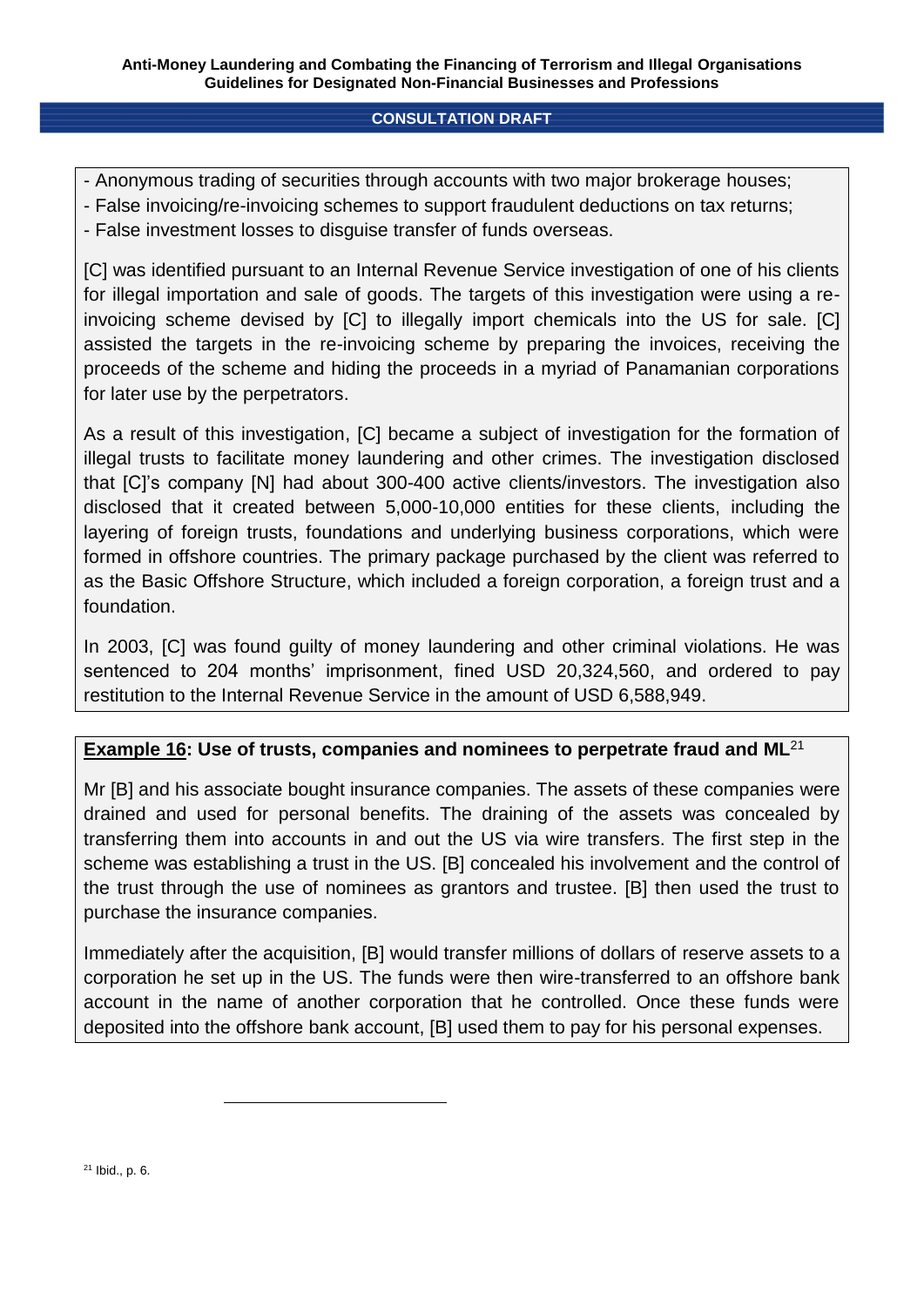## **Example 17: Misuse of corporate vehicles, trusts and nominee services to help clients evade income taxes and launder the proceeds<sup>22</sup>**

Beginning in 1997, Mr. [D] assisted his clients with various schemes to hide income and assets from the IRS, including the use of trusts to conceal ownership, control of assets, and income, and the use of offshore trusts with related bank accounts in which the assets would be repatriated through the use of a debit card. [D] also set up international business corporations (IBC) that had no economic reality and did not represent actual ongoing business concerns, to conceal his clients' assets and income from the IRS. Concerning his own liabilities, [D] opened and maintained nominee bank accounts both in the US and abroad to conceal his income from the IRS.

## **Example 18: Use of multi-jurisdictional companies and fraudulent loan for suspected ML**<sup>23</sup>

Company C was incorporated in the Netherlands. Its shareholder was Company D, in Curacao. A local carpenter acted as director in the Dutch limited liability company C. Another company, E, in Curacao provided a loan to Company D in the Netherlands, in several tranches. The loan, in favour of E, was not secured and interest was accrued rather than being paid. The terms of the loan did not appear to make business sense. A TCSP in the Antilles acted as director in both companies D and E. C invested the money in real estate in Amsterdam. The UBO is only known by the TCSP in the Antilles. It is suspected by investigators that the funds were the result of the proceeds of crime in Russia.

## **Example 19: Use of multi-jurisdictional companies and charities to launder the proceeds of official corruption**<sup>24</sup>

International company A, headquartered in the Netherlands, paid corruption funds to a government employee via letter box companies. An international company was registered in an international jurisdiction, with a government employee listed as the beneficial owner but with nominee shareholders and directors. Payments were made via a Dutch bank account of a subsidiary of the international company to an account of the international company in Estonia and via an enterprise registered in Hong Kong, after which these funds were paid into bank accounts in a foreign jurisdiction and from there to a Luxembourg bank account of the international company. Bribes were also paid to charities that were directly associated with government employees. In order to account for the bribes, false invoices were entered in the accounting records.

<sup>22</sup> Ibid., p. 6.

<sup>23</sup> Ibid., p. 43.

<sup>24</sup> *Concealment of Beneficial Ownership*, op. cit., p. 33.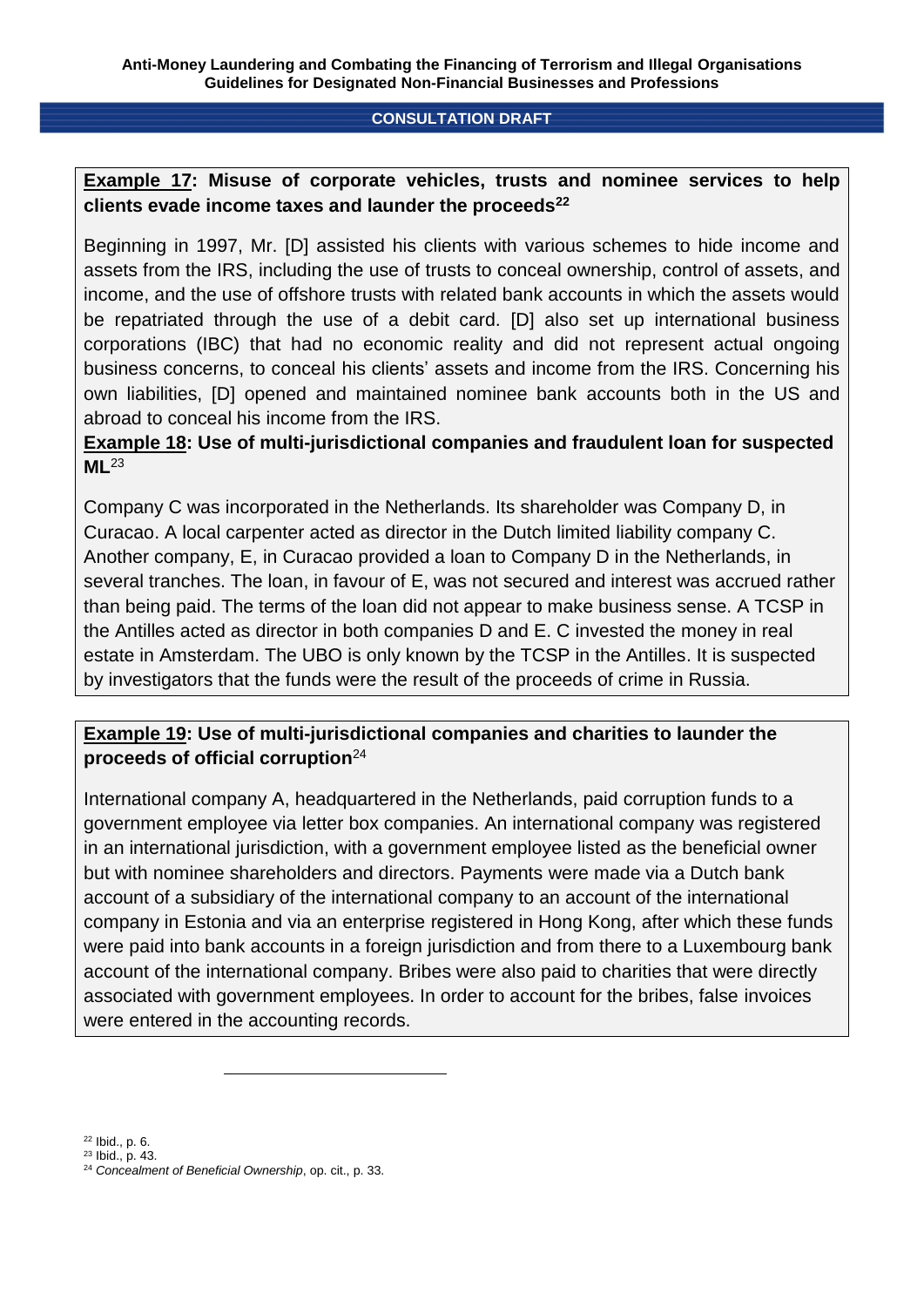## **Example 20: Use of TCSP, shell companies, nominees, fake documents for laundering the proceeds of drug trafficking<sup>25</sup>**

A New Zealand shell company was set up by a New Zealand TCSP based in Vanuatu. The shell company was registered on behalf of an unknown overseas client and nominees were used to hide the identity of the beneficial owners. The actual business of the shell company was not apparent and was not indicated by the company name. The address listed on the companies' register was the same virtual office in Auckland as the TCSP. The nominee director resided in Seychelles, and the nominee shareholder was a nominee

shareholding company owned by the TCSP. The nominee shareholding company was itself substantially a shell company and had been used as the nominee shareholder for hundreds of other shell companies registered by the TCSP.

News reports indicated that a power of attorney document transferred the directorship to a Russian national who had sold his passport details, with a bank account opened in Latvia. When journalists from the Organised Crime and Corruption Reporting Project (OCCRP) made contact with the Russian national, the man revealed he was unaware of the New Zealand company or its bank accounts. His identity, which he had sold, had been used without his knowledge. Furthermore, a former officer of the Russian tax police told journalists that hundreds of law firms specialise in establishing ready-made shell companies for their clients, who want to remain anonymous. Usually, these law firms rely on disadvantaged individuals who sell them passport details for approximately USD 100–300.

Trade transactions were conducted with several Ukrainian companies including a stateowned weapons trader. The contracts were then cancelled after the funds had been transferred and refunds were made to different third-party international companies. Transactions were also made with three other New Zealand shell companies registered by the same TCSP, using the same nominee director, nominee shareholder and virtual office address as the shell company. News reports indicated that all four shell companies had been involved in laundering USD 40 million for the Sinaloa drug cartel based in Mexico.

## **Example 21: TCSP exploited to launder the proceeds of corruption by a PEP via real estate investment trust**<sup>26</sup>

The purported legitimate purpose of the scheme was the development and construction of real estate, based on small investors who injected capital. The funds provided by the settlor or third-party adherents were derived from illegal activities (corruption of public servants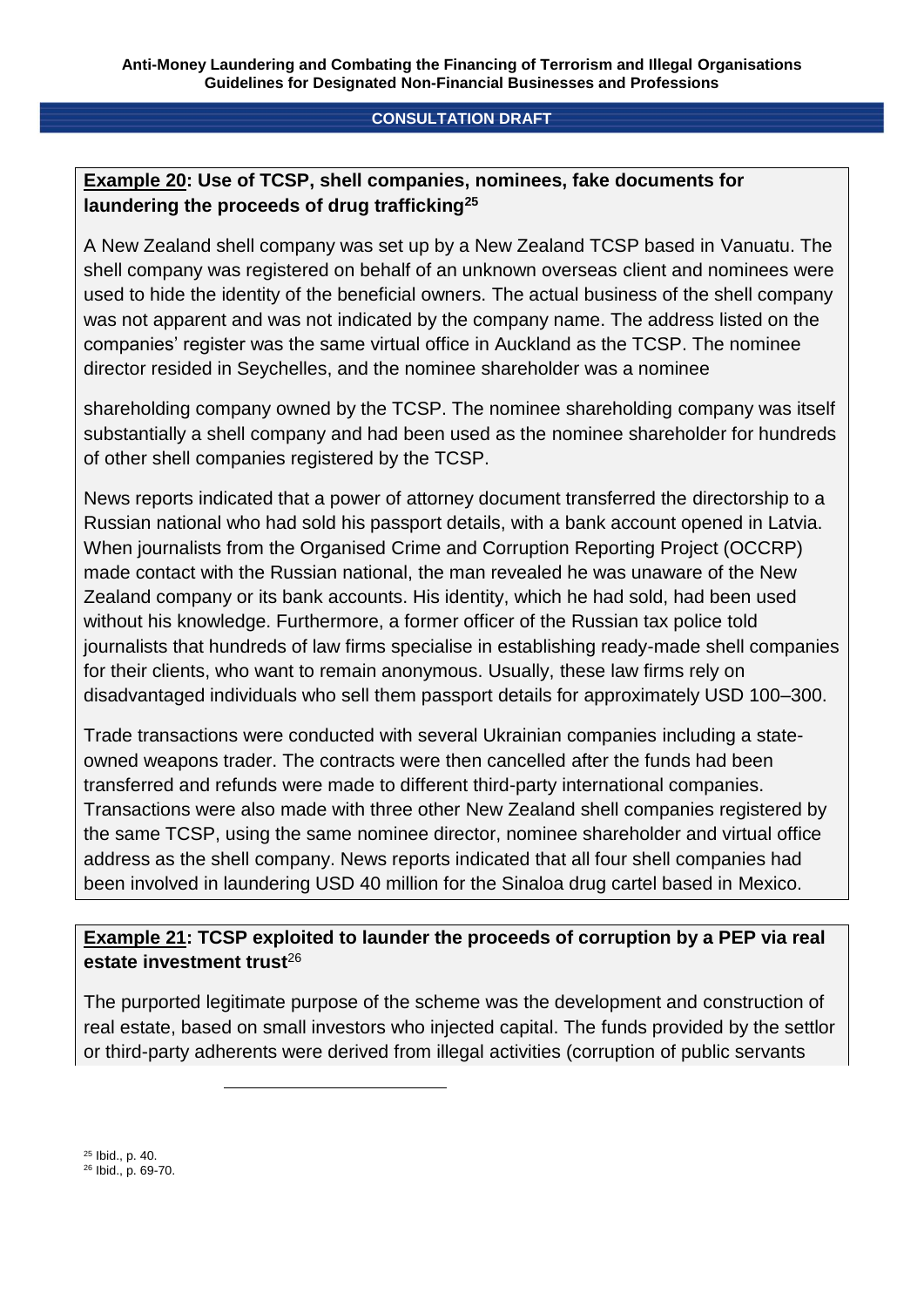and illicit enrichment). The scheme involved a BVI company with nominee directors, ultimately controlled by a PEP, who was a client of a bank that had a relationship with the TCSP. The TCSP set up a real estate trust to receive money and assets that come from the business of the settlor and "investors." The assets received were invested in a real estate project, with the same assets given as a warranty to the bank that was financing 60% of the real estate project. The ultimate beneficial owner of the real estate project was the son of the PEP. The trustee did not conduct extensive CDD, but instead relied on the due diligence performed by the bank that referred the client, since both the client and the trustee maintained a business relationship with the bank.

## **Example 22: TCSP investigated for failure to report suspicious transactions**<sup>27</sup>

A criminal investigation into a Dutch TCSP was instigated on account of the systematic failure to notify unusual transactions and money laundering. This was presumed to involve the facilitation of fake transactions on behalf of foreign clients to ensure, for example, the assets or property of those clients were scarcely taxed, or funds parked were transferred by means of fake transactions to another jurisdiction. This was carried out by means of complicated well-considered structures with companies and trusts in various countries for which instructions were given by a financial service provider and were also discussed in this way by the suspect with a Dutch civil-law notary. Dutch entities were part of these complicated structures. The same applied for the Dutch foundations registered at an international address. The structure sometimes consisted of eight different entities, in various countries. The suspect reportedly did not know in several cases the identity of the actual beneficiaries of the companies that he incorporated.

## **Example 23: TCSP-registered/operated shell companies used for tax evasion & ML**<sup>28</sup>

This case involved a fraudulent tax scheme designed to evade paying tax generated from international trade and a ML infrastructure that was used to hide the illegally gained funds. The suspects used a TCSP to register and operate two international shell companies (Company A and Company B) to create the false appearance that the revenues from their international trading did not belong to the local Israeli company which they controlled, to avoid tax. The two companies traded with each other exclusively and did not have any other source of income. Company A (foreign shell company) transferred significant funds to company C (local company) using the cover of a "consulting fee" or "service commission." Only this commission, which was less than half of the real income, was reported to the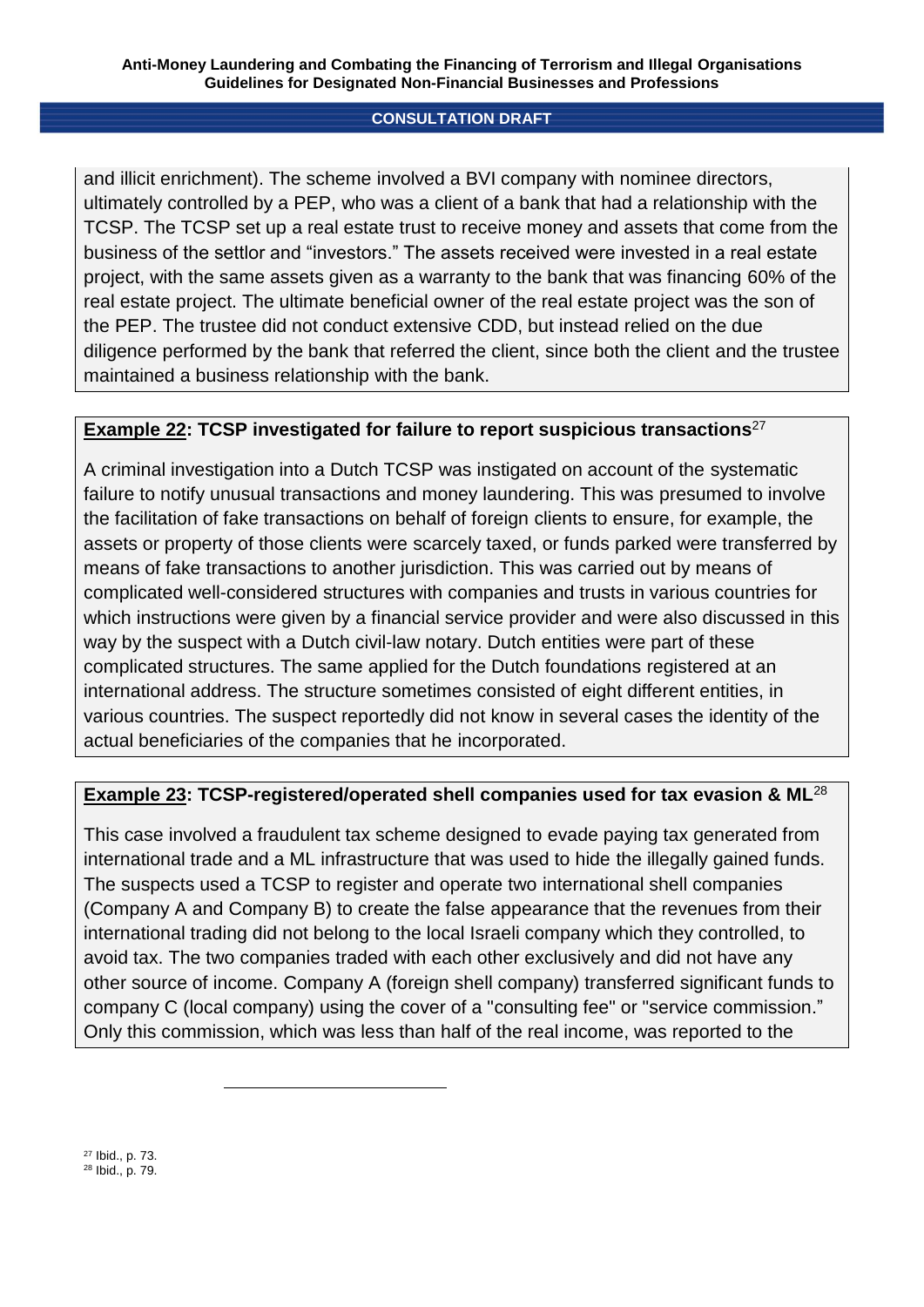tax authority in Israel. Thus the suspects ultimately paid taxes only on a small part of their income.

## **Example 24: Use of complex multi-jurisdictional company/trust structure for tax evasion and ML**<sup>29</sup>

A trust structure was setup for the son of Mr. X, a client of a UK law firm. The trust structure was set up to hold funds illegally diverted from an Italian company run by Mr. X. The scheme consisted of a BVI company owned by an Irish company. The BVI company, in turn, owned 100% of a Luxembourg company. The Luxembourg company would receive money from the Italian company from fictitious sales. The director of the Irish company was a partner of the same UK law firm. The director of the BVI company was another partner of the same UK Law Firm. A close associate of Mr. X had a power of attorney in the BVI company. The shares of the Irish company were held in trust for Mr. X's son (beneficial owner of the trust) by a TCSP in Jersey connected to the same UK law firm. Using such scheme there was no apparent link between the funds diverted from the Italian company and the beneficial owner of such funds. The only link was the trust.

## **Example 25: Use of complicit TCSP and fraudulent loans to facilitate suspected ML**<sup>30</sup>

A Dutch target company received loans from a Swiss TCSP with a bank account in Montenegro, under the description of "repayment loan". This Swiss TCSP is also the sole shareholder of the Dutch target company. The received money was subsequently re-loaned again via a subsidiary of the Swiss TCSP in Moldova to the ultimate beneficial owner (UBO) in the Netherlands. The Dutch target company was also used by other clients of the Swiss TCSP. The Dutch target company received loans from the Swiss TCSP and subsequently re-loaned these funds to operational companies in Italy and England, which were managed by the UBOs. The account in Montenegro of the Swiss TCSP was topped up by a Swiss bank account in the name of the UBO of the Dutch target company. The FIU suspects that this manner of re-loaning one's own money via this Swiss TCSP is also used by other persons.

<sup>29</sup> Ibid., p. 134. <sup>30</sup> Ibid., p. 145.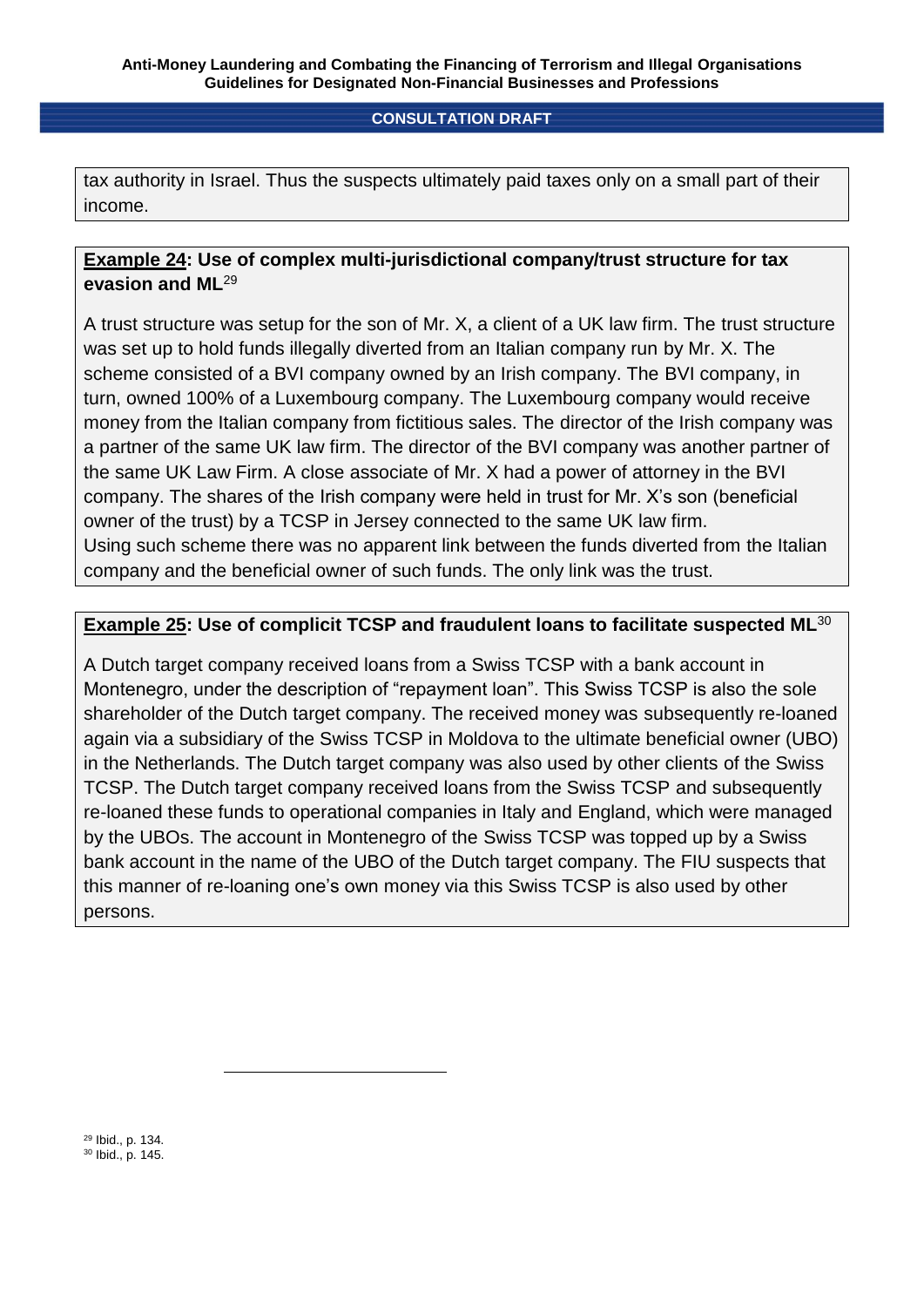# 11.6.9 Indicators of Suspicious Transactions for TCSPs

From the examples provided above, it can be seen that criminals' methods are constantly evolving, and in many cases are specific to the particularities of a given market or a given type of trust and company services. The following list of red-flag indicators of potentially suspicious transactions is therefore by no means exhaustive.

TCSPs are also reminded that the presence of one or more of the indicators below does not necessarily mean that a transaction involves ML/FT; however, it is an indication that enhanced due diligence or further investigation may be required, so that an appropriate determination can be made by the DNFBP's appointed compliance officer as to whether the transaction is suspicious or not.

## *The Physical Person Customer:*

- Is reluctant or refuses to provide personal information, or the TCSP has reasonable doubt that the provided information is correct or sufficient.
- Is reluctant, unable, or refuses to explain:
	- ‒ their business activities and corporate history;
	- the identity of the beneficial owner;
	- their source of wealth/funds;
	- ‒ why they are conducting their activities in a certain manner;
	- ‒ who they are transacting with;
	- the nature of their business dealings with third parties (particularly third parties located in foreign jurisdictions).
- Is under investigation, has known connections with criminals, has a history of criminal indictments or convictions, or is the subject of adverse information (such as allegations of corruption or criminal activity) in reliable publicly available information sources.
- Insists on the use of an intermediary (either professional or informal) in all interactions, without sufficient justification.
- Actively avoids personal contact without sufficient justification.
- Does not maintain contact or communication after initial establishment of a legal entity or arrangement, when this would normally be expected.
- Is a foreign national with no significant dealings in the country, and no clear economic or other rationale for seeking a relationship with a TCSP in the country.
- Refuses to co-operate or provide information, data, and documents usually required to facilitate a transaction, or is unfamiliar with the details of the requested transaction.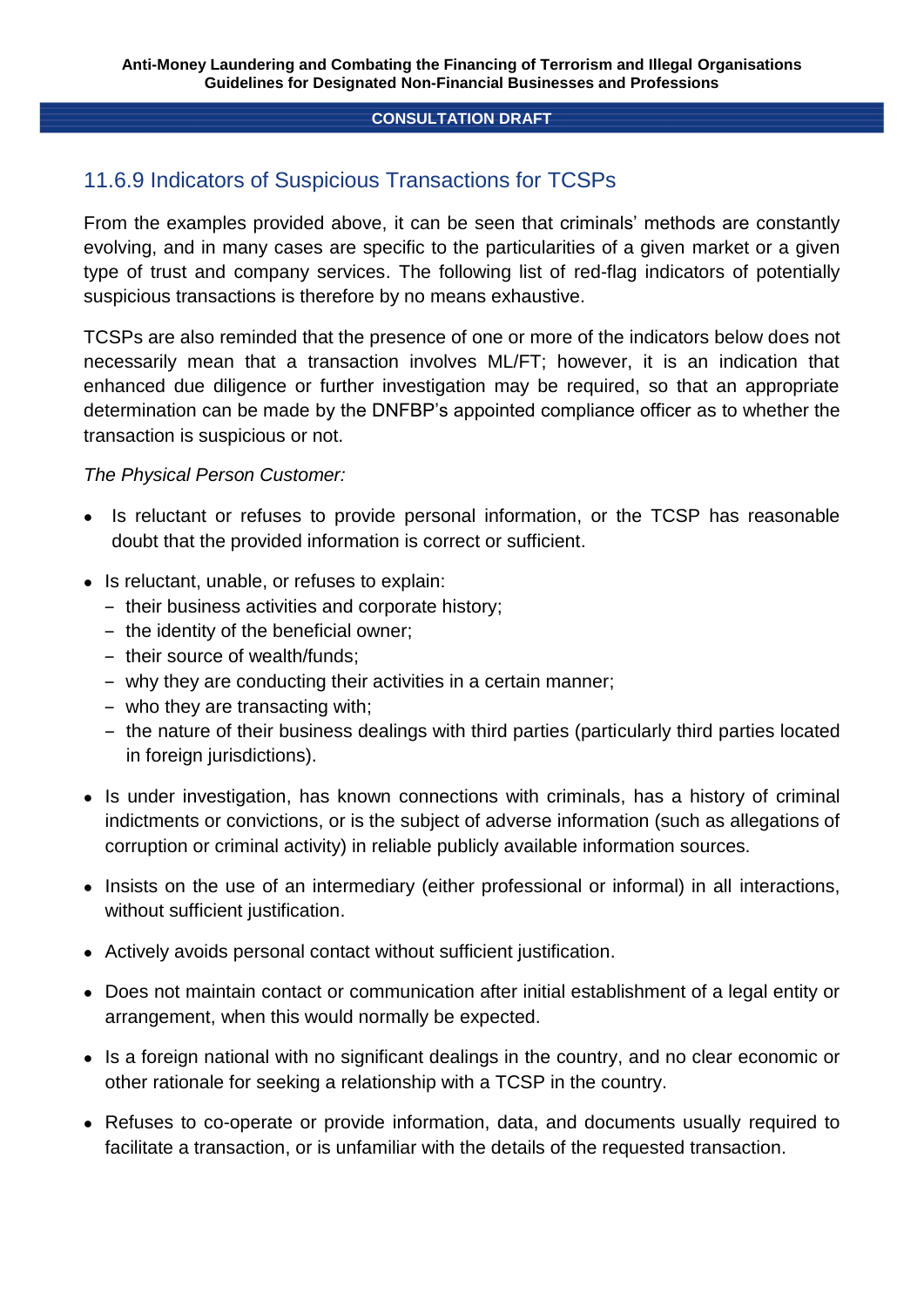- Makes unusual requests (including those related to secrecy) of the TCSP or its employees.
- Appears very concerned about, or asks an unusual number of detailed questions about compliance-related matters, such as customer due-diligence or transaction reporting requirements.
- Is a politically exposed person, or has familial or professional associations with a person who is politically exposed.
- Is conducting a transaction which appears incompatible with their socio-economic, educational, or professional profile, or about which they appear not to have a good understanding.
- Is the signatory to company accounts (especially multiple companies) without sufficient explanation.
- Is interested in foreign company formation, particularly in jurisdictions known to offer lowtax or secrecy incentives, without sufficient commercial explanation.
- Expresses interest in establishing or acquiring a legal entity or legal arrangement without a logical explanation or description of the purpose (especially when the type of entity or its activities does not appear to be related to the client's normal professional or personal activities).
- Requests the use of legal persons, legal arrangements, or foreign private foundations that operate in jurisdictions with secrecy laws.
- Requests services that improperly conceal beneficial ownership from competent authorities, or that have the effect of improperly concealing beneficial ownership without any clear legitimate purpose.
- Requests services that deliberately provide or depend upon more anonymity than is normal under the circumstances and experience of the TCSP.
- Requests the use of nominee agreements to hide the beneficial ownership of companies or legal arrangements.
- Has previously been prohibited from holding a directorship role in a company or operating a Trust and company service provider (TCSP).
- Seeks to open multiple trusts or accounts with the same beneficiary.
- Seeks to open multiple trust accounts, each with a different business declared as the source of funds.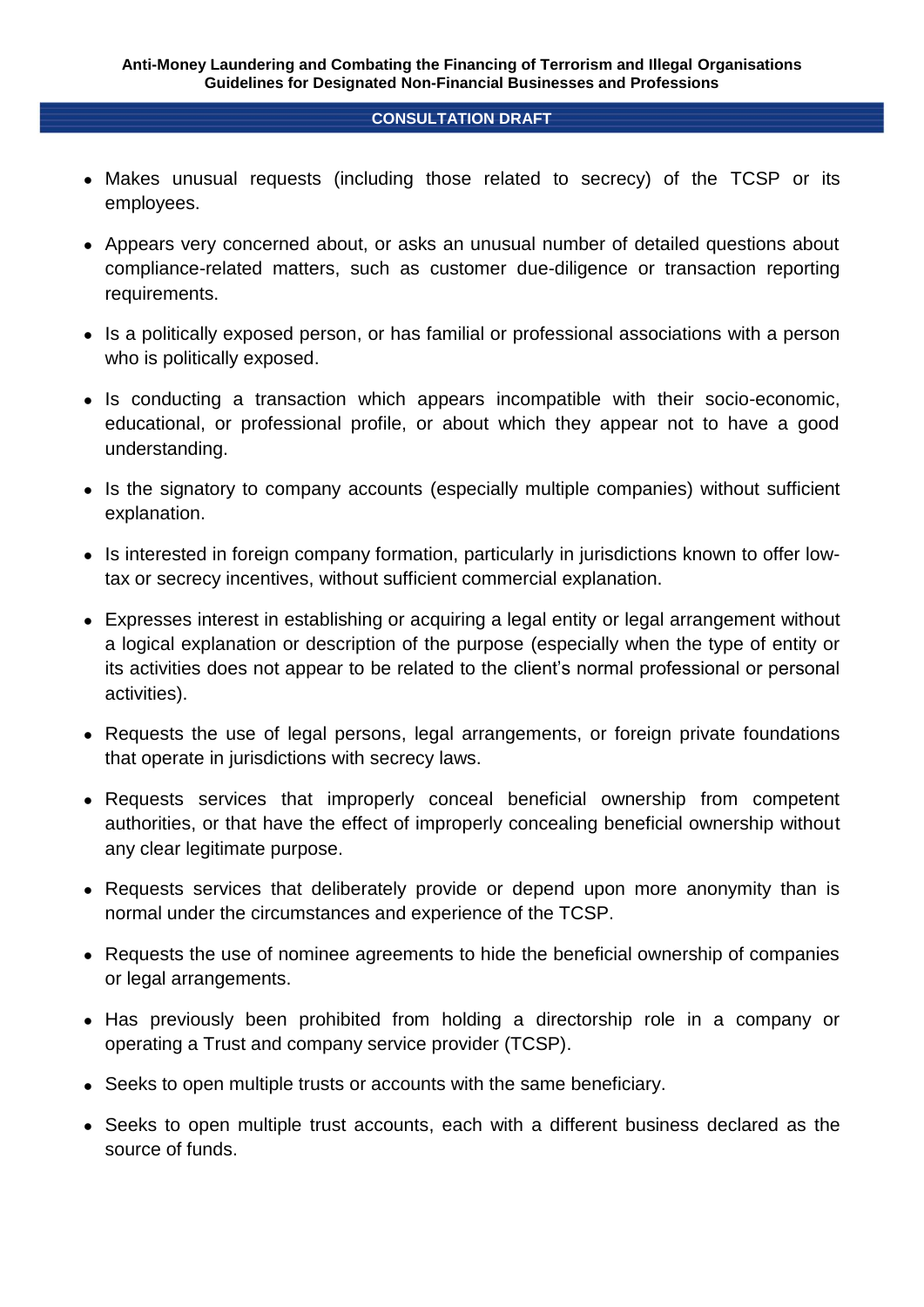- Seeks to open trust accounts with high amounts, which are inconsistent with customer's profile.
- Takes an unusual interest in assisting or helping to facilitate the business arrangements of another party to the transaction.
- Requests the use of shelf companies, or pre-constituted shell companies, in jurisdictions that allow their use but do not require updating of ownership information.

## *The Legal Person or Legal Arrangement Customer:*

- Cannot demonstrate a history or provide evidence of real activity.
- Sudden becomes active after a long period of dormancy, without a logical explanation (especially when the entity has otherwise been dormant since being established).
- Cannot be found on the internet or social business network platforms (such as LinkedIn or others).
- Is registered under a name that does not indicate the activity of the company, or that indicates activities different from those it claims to perform.
- Is registered under a name that appears to mimic the name of other companies, particularly high-profile multinational corporations.
- Uses an email address with a public or non-professional domain (such as Hotmail, Gmail, Yahoo, etc.).
- Is registered at an address that does not match the profile of the company, or that cannot be located on internet mapping services (such as Google Maps).
- Is registered at an address that is also listed against numerous other companies or legal arrangements, indicating the use of a mailbox service.
- Has directors or controlling shareholder(s) who cannot be located or contacted, or who do not appear to have an active role in the company, or where there is no evidence that they have authorised the transaction.
- Has directors or controlling shareholder(s) and/or beneficial owner(s) who are also found to be representatives of other legal persons or arrangements, indicating the possible use of professional nominees.
- Has an unusually large number of beneficiaries and other controlling interests, or has authorised numerous signatories for the transaction without sufficient explanation or business justification.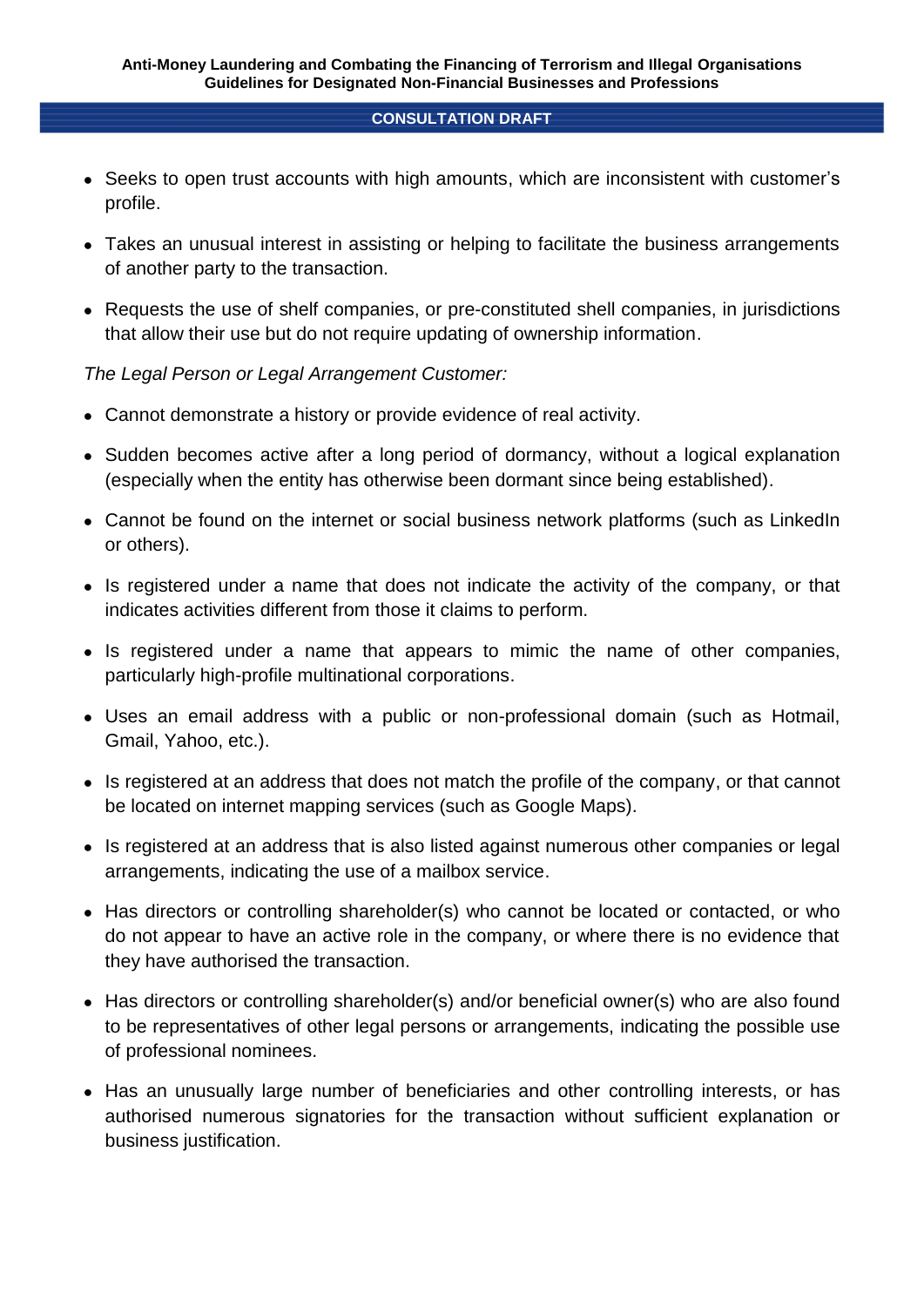- Uses informal representation arrangements (such as family or close associates acting as nominee shareholders or directors) without any apparent legal or legitimate tax, business, economic or other reason.
- Is incorporated or established in a jurisdiction that is considered to pose a high money laundering or terrorism financing risk.
- Is incorporated/established in a jurisdiction that does not require companies to report beneficial owners to a central registry.
- Has a complex corporate structure that does not appear to be necessary or that does not make commercial sense.
- Has management that appears to be acting according to instructions of unknown or inappropriate person(s).
- Has inexplicable changes in ownership, especially when the TCSP is not notified in a timely fashion.

## *The Physical or Legal Person/Arrangement Customer:*

- Frequently, or without adequate explanation, changes legal structures or character (including name, ownership, beneficiaries) and/or managers, partners, directors or officers if legal entity, or trustees, protectors, or beneficiaries if a legal arrangement.
- Conducts an unusual number or frequency of transactions in a relatively short time period.
- Asks for short-cuts, excessively quick transactions, or complicated structures even when it poses an unnecessary business risk or expense.
- Requests power-of-attorney for the administration or disposal of assets under conditions which are unusual, without a logical explanation.
- Requires introduction to financial institutions to help secure banking facilities.
- Makes deposits or other payments from multiple accounts or sources.
- Requests details of the TCSP's client or escrow account before the customer due diligence process or client agreement are completed, or before the details of a transaction are finalised.
- Uses the TCSP's client account or escrow account to receive funds without notification, or without sufficient justification.
- Requests the use of pooled client accounts or safe custody of client money or assets (or bearer shares, where allowed), either unnecessarily or without a reasonable explanation.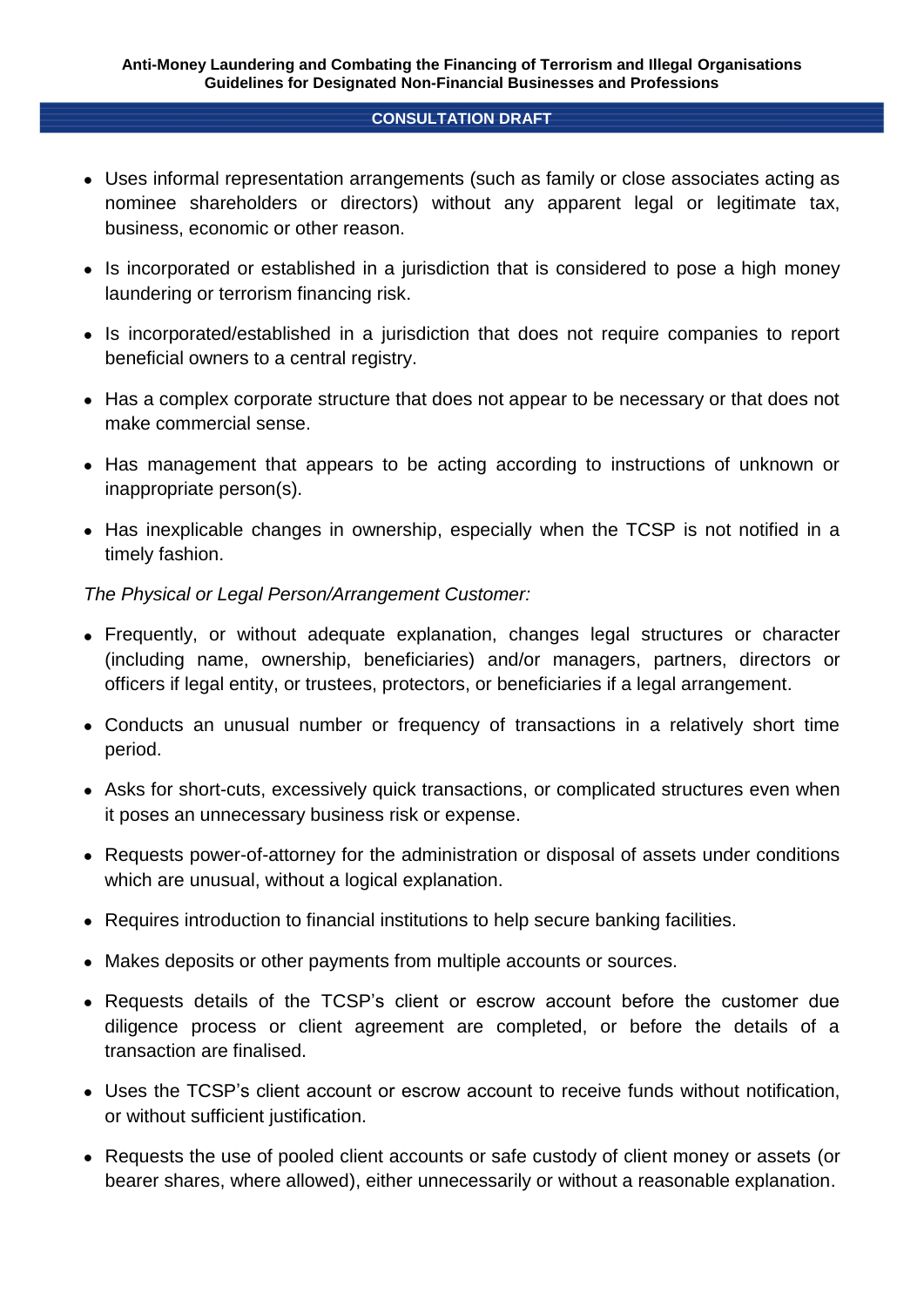- Appears to engage multiple professionals in the same country to facilitate the same (or closely related) aspects of a transaction without a clear reason for doing so.
- Provides falsified records or counterfeit documentation.
- Is a designated person or organisation (i.e. is on a Sanctions List).
- Is related to, or a known associate of, a person listed as being involved or suspected of involvement with terrorists or terrorist financing operations.
- Is referred by a TCSP in a jurisdiction that does not require TCSPs to record, retain or submit to competent authorities information on the beneficial ownership of corporate structures formed by them.
- Requests the use of legal persons or legal arrangements established in jurisdictions with weak or absent AML/CFT laws and/or poor record of supervision and monitoring of TCSPs.
- Requests the transfer of its registration or domicile to another jurisdiction without any genuine economic activity in the country of destination.

*The requested product, service, or transaction:*

- Involves the use of a large sum of cash (especially when being used as collateral rather than being used directly), without an adequate explanation as to its source or purpose.
- Appears to involve parties with a questionable connection, or generates doubts that cannot be sufficiently explained by the customer.
- Is a business transaction that involves family members of one or more of the parties without a legitimate business rationale.
- Involves multiple appearances of the same parties in different transactions over a short period of time, or involves transactions or financial transfers (e.g. disbursements or repayments) between the parties over an unusually long contractual time period.
- Is financed by a non-financial institution third party, whether a natural or a legal person, with no logical explanation or commercial justification.
- Involves loans or other financing from private third parties without adequate supporting agreements, collateral, or regular interest payments or principal repayments.
- Involves funds received from a legal entity which subsequently goes into liquidation or receivership, or is struck off the register (either voluntarily or compulsorily).
- Involves the acquisition of a legal entity in bankruptcy, liquidation or receivership, without a logical legal, tax, business, economic or other legitimate reason.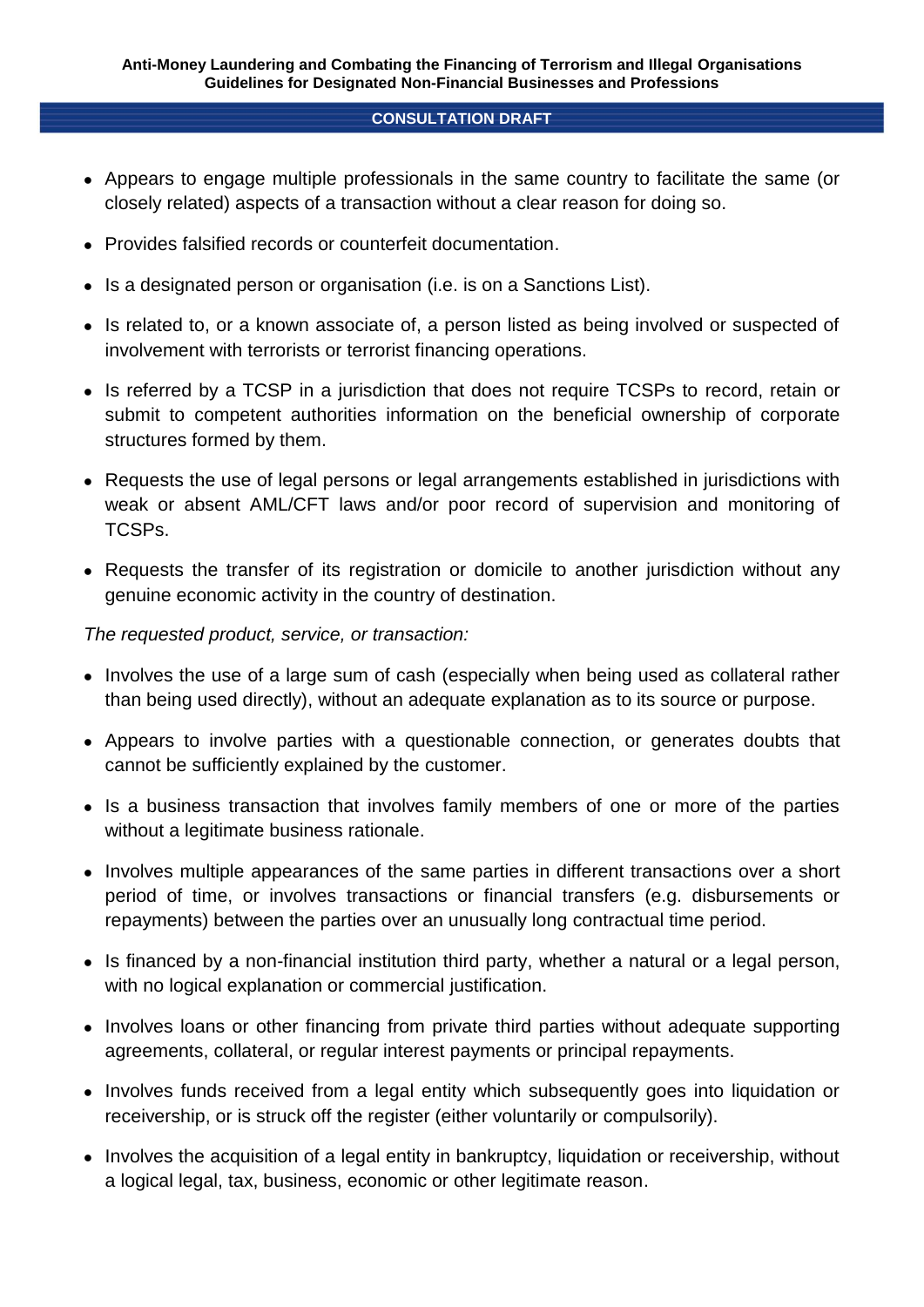- Is executed from a business account but appears to involve personal purchases or sales, or public finances.
- Involves complicated transaction routings or multi-jurisdictional corporate structures without sufficient explanation or trade records.
- Includes contractual agreements with terms that are unusual or that do not make business sense for the parties involved.
- Involves frequent or high-value transactions between a small number of related natural or legal persons.
- Involves funds that are sent to, or received from, a foreign country when there is no apparent connection between the country and the client, and/or which are sent to, or received from, high-risk jurisdictions.
- Involves requests for payments to/from third parties without a substantiating reason or corresponding transaction.
- Involves assets purchased with cash, which is then used as collateral for a loan within a short period of time.
- Involves the unexplained use of powers-of-attorney or other delegation processes (for example, the use of representative offices).
- Appears to be directed by someone (other than a formal legal representative) who is not a formal party to the transaction.
- Involves a person acting in the capacity of a director, signatory, or other authorised representative, who does not appear to have the required competency or suitability.
- Involves persons residing in tax havens or High-Risk Countries, when the characteristics of the transactions match any of those included in the list of indicators.
- Is carried out on behalf of minors, incapacitated persons or other categories of persons who appear to lack the mental or economic capacity to make such decisions.
- Is a legal arrangement (such as a trust or foundation) whose beneficiaries or class of beneficiaries have no apparent association with the settlor or founder.
- Involves persons who are being tried or have been sentenced for crimes or who are publicly known to be linked to criminal activities, or who are associated with such persons.
- Involves several transactions which appear to be linked, or which involve the same parties or those persons who may have links to one another (for example, family ties,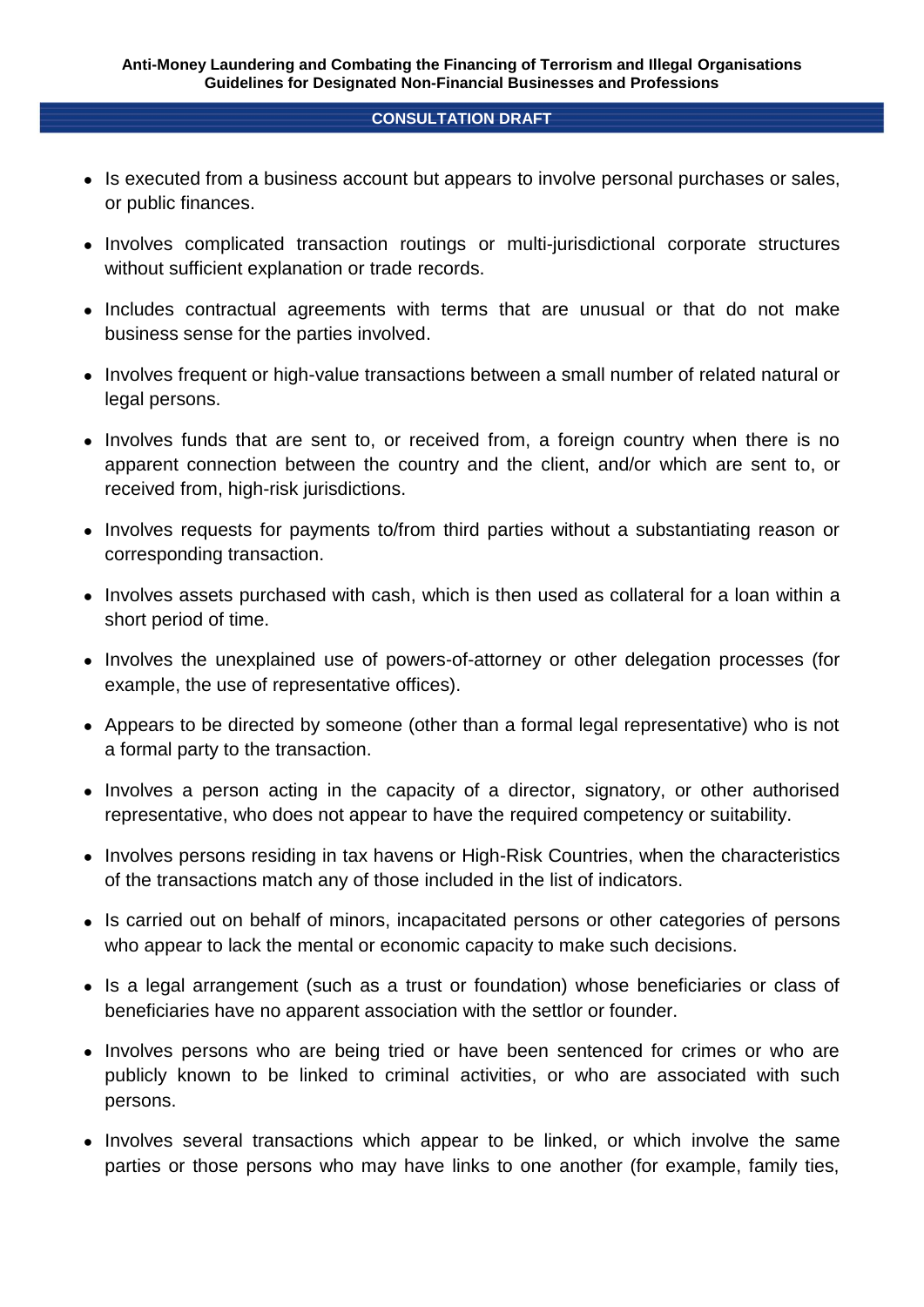business ties, persons of the same nationality, persons sharing an address or having the same representatives or attorneys, etc.).

- Involves recently created legal persons or arrangements, when the amount is large compared to the assets of those legal entities.
- Involves foundations, cultural or leisure associations, or non-profit-making entities in general, when the characteristics of the transaction do not match the goals of the entity.
- Involves legal persons which, although incorporated in the country, are mainly owned by foreign nationals, who may or may not be resident for tax purposes.
- Involves contributions to the share capital of a company which has no registered address or permanent establishment in the country.
- Shows signs, or it is certain, that the parties are not acting on their own behalf and are trying to hide the identity of the real beneficial owner.
- Involves unexplained last-minute changes involving the identity of the parties (e.g. it is begun in one individual's name and completed in another's without a logical explanation for the name change) and/or the details of the transaction (such as the amount or terms) and/or the details of the financing or the payment instrument/procedures (e.g., a mortgage is arranged for a property purchase, but cash is substituted as the final payment method).
- Involves a significant increase in capital, or successive capital contributions over a short period of time, for a recently incorporated company with no logical explanation.
- Involves capital contributions that appear to be disproportionate to the size and requirements of the entity or its financial profile, or unusual for the type of business or industry in which it operates.
- Involves a price that appears excessively high or low in relation to the value (book or market) of the assets being transferred, without a logical explanation.
- Involves large amounts, especially if requested by recently created companies, where the transaction does not appear to be justified by the corporate purpose, the activity of the client or the possible group of companies to which it belongs, or other justifiable reasons.
- Involves circumstances in which the parties:
	- ‒ Do not show particular interest in the details of the transaction;
	- ‒ Do not seem particularly interested in obtaining a better price for the transaction or in improving the payment terms;
	- Insist on an unusually quick completion, without a reasonable explanation.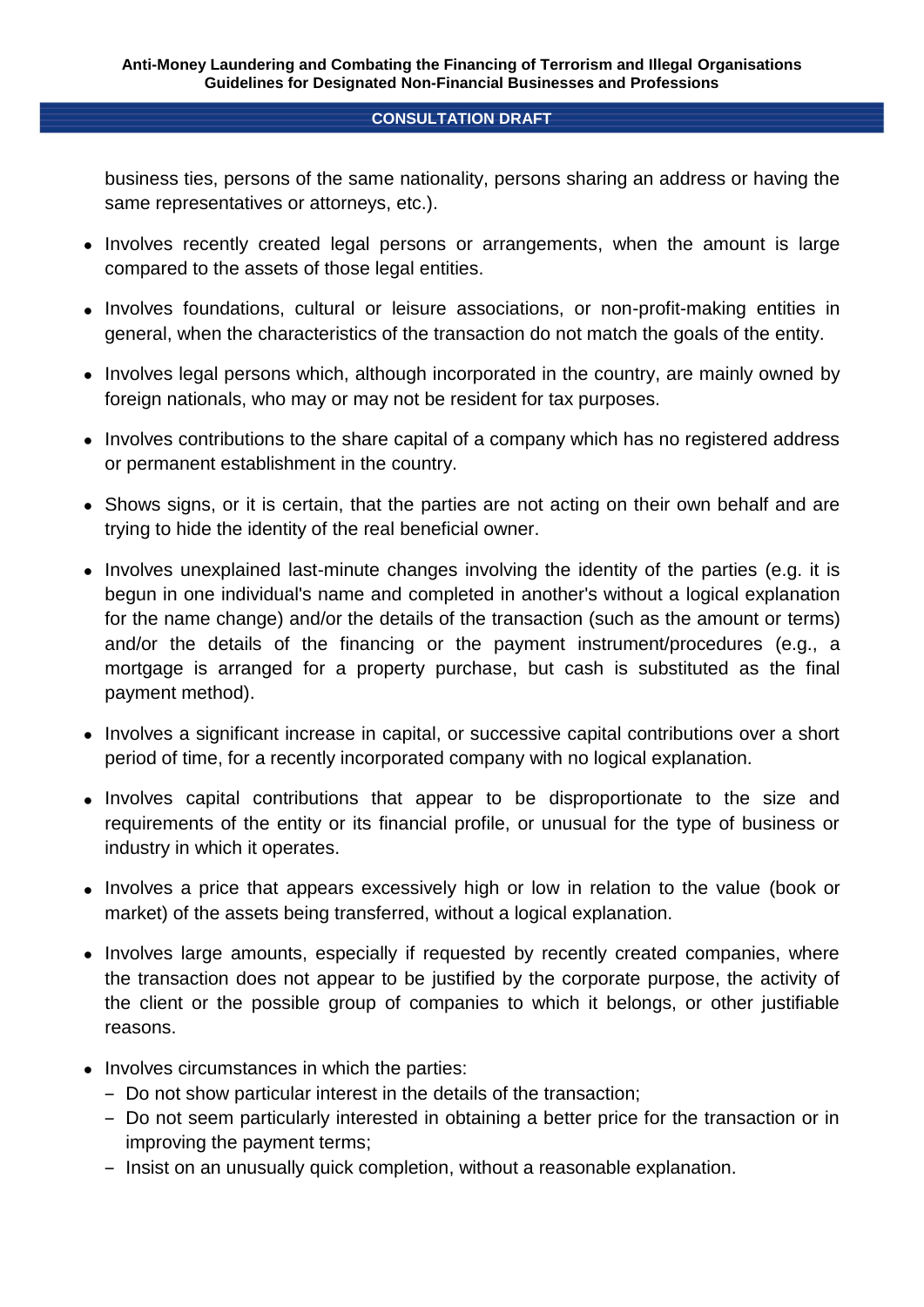- Is performed through intermediaries, when they act on behalf of groups of potentially associated individuals (for example, through family or business ties, shared nationality, persons living at the same address, persons with similar last names, etc.).
- Is carried out through intermediaries acting on behalf of groups of potentially affiliated legal persons (for example, through family ties between their owners or representatives, business links, the fact that the legal entity or its owners or representatives are of the same nationality, that the legal entities or their owners or representatives use the same address, that the entities have a common owner, representative or attorney, or in the case of entities with similar names, etc.).
- Takes place through intermediaries who are foreign nationals or individuals who are nonresident for tax purposes.
- Involves persons or entities dealing in goods or services governed by a highly technical or regulatory regime that imposes criminal sanctions for breaches (increasing the risk of a predicate offence being committed).
- Involves the use of shell or shelf companies, front company, legal entities with ownership through nominee shares or bearer shares; control through nominee and corporate directors, legal persons or legal arrangements; or the splitting of company incorporation and asset administration over different countries, all without any apparent legal or legitimate tax, business, economic or other reason.
- Involves frequent intercompany loan transactions (especially when the conditions, such as amount or term, are changed or the agreement is assigned to a third party) or their repayment, and/or multijurisdictional wire transfers, especially when there is no apparent legal or commercial purpose.
- Involves a trust account being opened, which then receives multiple cash deposits (especially when these are from different sources or the funds originate from foreign financial institutions).
- Involves the payment of "consultancy fees" to shell companies established in foreign jurisdictions or jurisdictions known to have a market in the formation of numerous shell companies.
- Involves unusual sophistication or complexity in control or ownership structures, governance arrangements, or the use of multiple TCSPs, without a clear explanation (especially when certain transactions, structures, geographical locations, international activities or other factors are not consistent with the TCSP's understanding of the client's business or the economic purpose behind the establishment or administration of the relevant trust, company or other legal entity).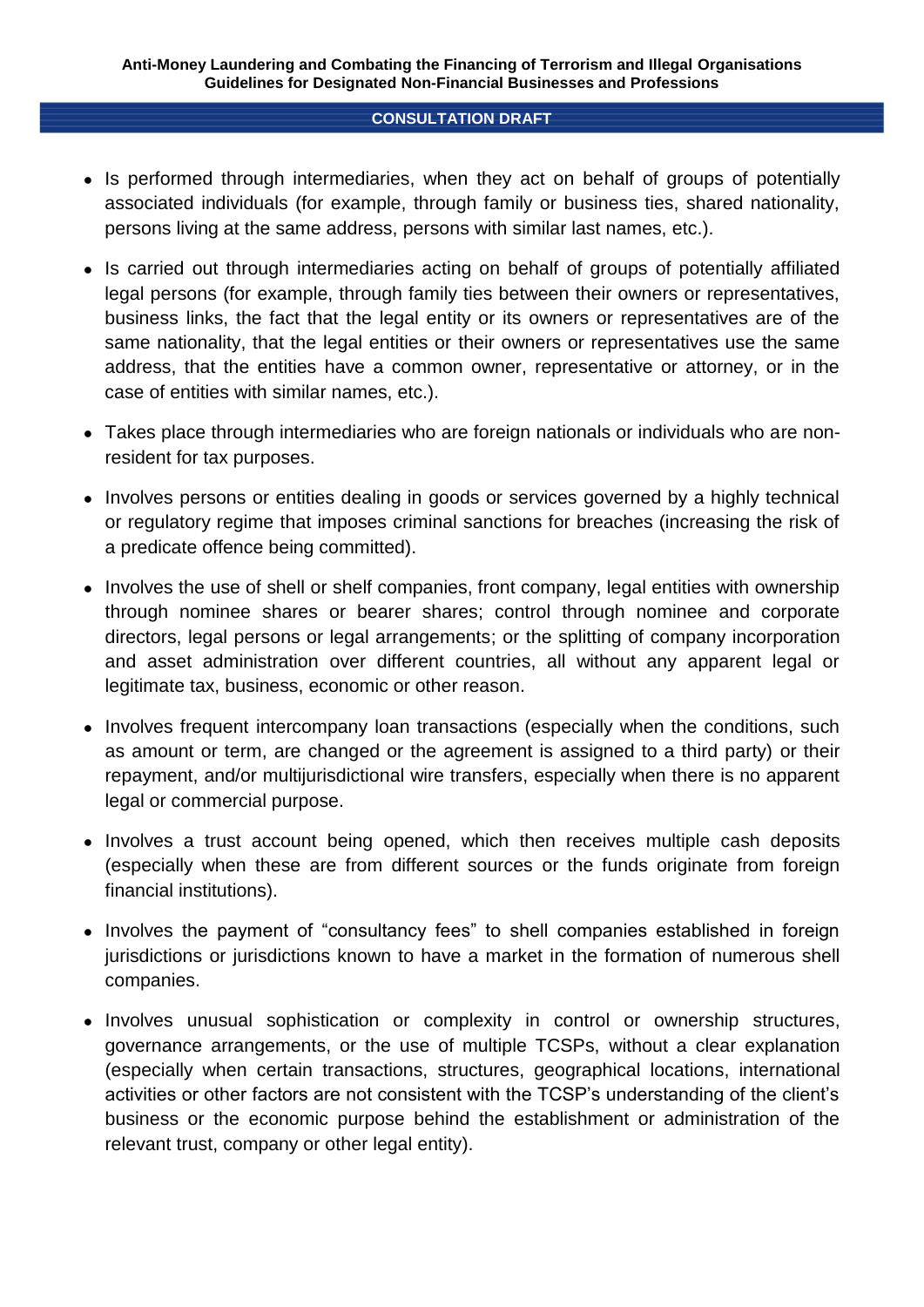- Involves unusually high levels of assets or unusually large transactions compared to what might reasonably be expected of clients with a similar profile.
- Involves a legal entity whose characteristics (e.g. structure, number of employees, size of capital base or balance sheet, turnover, level of expenses, etc.) is unusual for its industry.
- Involves a business with an unexpected profile or unusual business cycle, especially when it is incompatible with the professional or personal experience of the principals.
- Involves indications that the client does not have or does not wish to obtain necessary governmental approvals, filings, licences, or other official requirements.
- Requires that transactions be effected exclusively or mainly through the use of virtual assets for the purpose of preserving their anonymity, without adequate and reasonable explanation.
- Involves any attempt by a physical person or the controlling persons of a legal entity or legal arrangement to engage in a fraudulent transaction (including but not limited to: over- or under-invoicing of goods or services, multiple invoicing of the same goods or services, fraudulent invoicing for non-existent goods or services; over- or undershipments (e.g. false entries on bills of lading); or multiple trading of the same goods and services).

## *The Means of Payment:*

- Involves cash or negotiable instruments which do not state the true payer (for example, bank drafts, cashier's cheques, or the endorsement of a third-party cheque), especially where the amount of such instruments is significant in relation to the total value of the transaction.
- Is divided in to smaller parts with a short interval between them.
- Involves doubts as to the validity of the documents submitted in connection with the transaction.
- Involves a loan granted, or an attempt to obtain a loan, using cash collateral, especially when this collateral is deposited abroad.
- Involves third-party funding (either for the transaction or for fees/taxes) with no apparent connection or legitimate explanation.

## *Choice of TCSP:*

• Is unreasonable and without a clear explanation, given the size, location or specialisation of the TCSP.